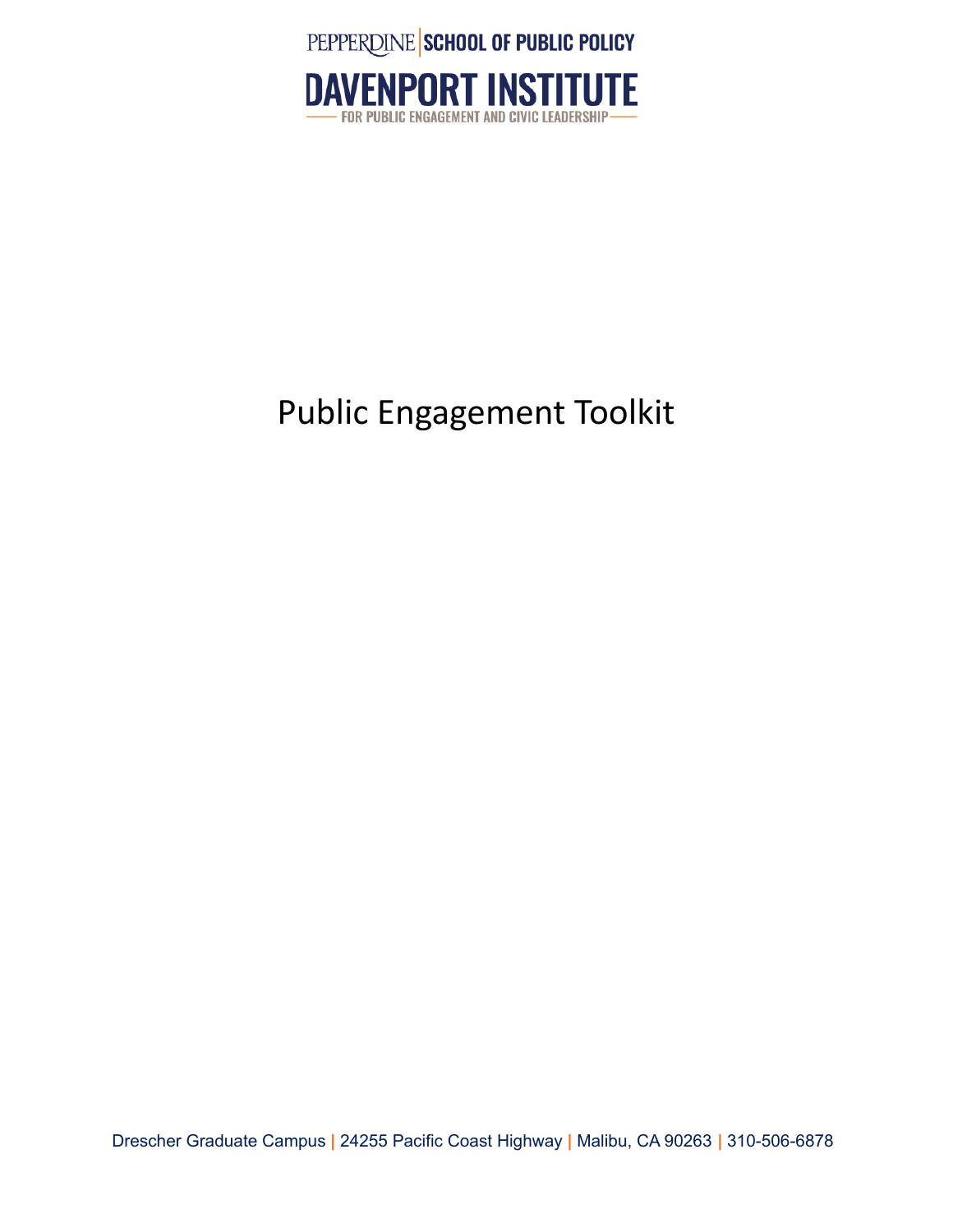### **TABLE OF CONTENTS**

| <b>CREATING A CULTURE OF PUBLIC ENGAGEMENT16</b> |  |  |
|--------------------------------------------------|--|--|
|                                                  |  |  |
|                                                  |  |  |
|                                                  |  |  |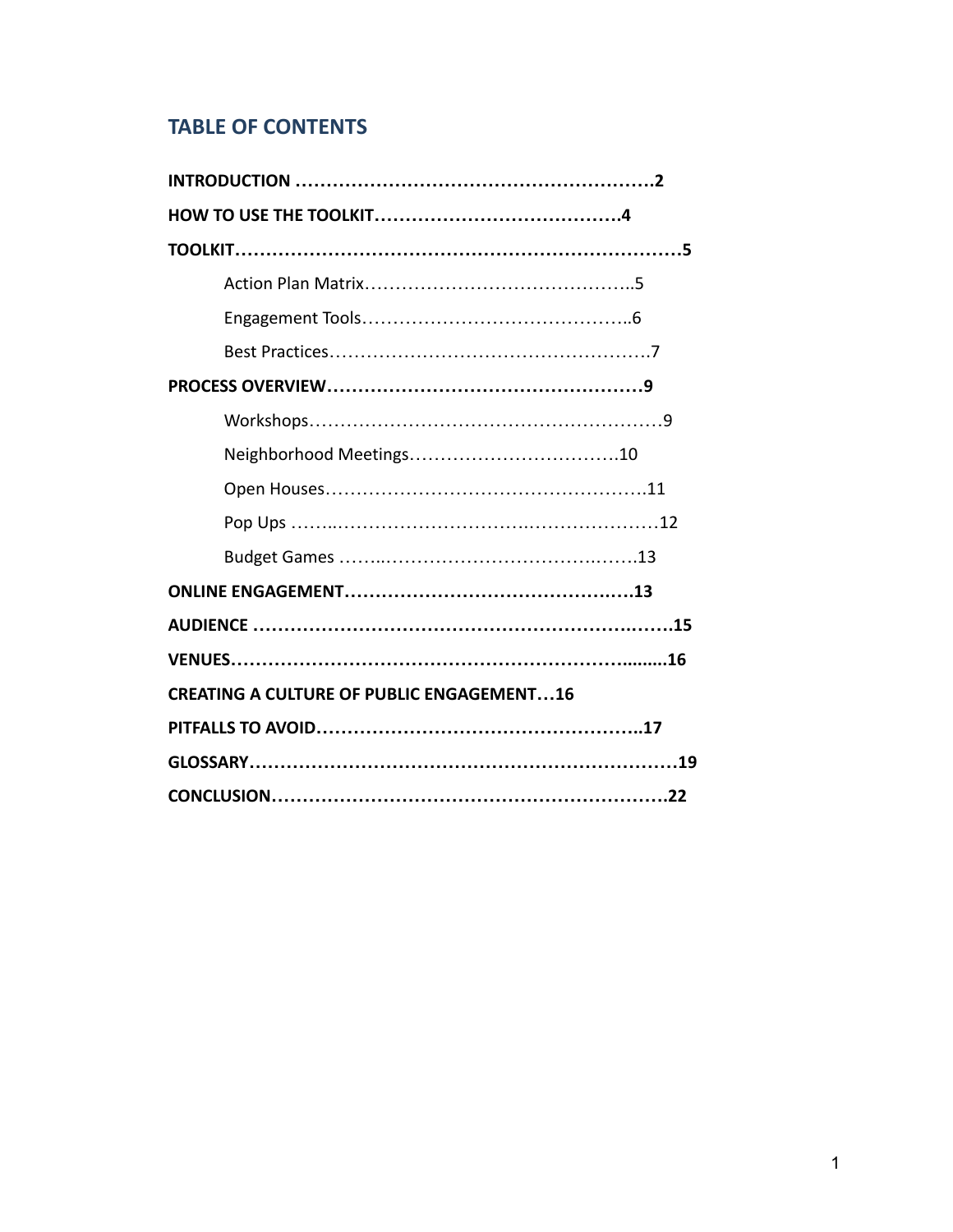### **INTRODUCTION**

### **A TOOL TO MAKE YOUR JOB EASIER**

It's not easy to determine the communication/outreach plan needed for individual projects, services and other items that make their way through the City decision-making process. Who needs to know? How do we tell them? That's where this toolkit comes in.

This guide will help you better understand when to engage, how to determine the target audience and the most appropriate process, and how to identify appropriate timing required for various types of engagement.

**IMPORTANT NOTE:** Ongoing innovation and evaluation are a necessary part of a culture of engagement, so this toolkit is intended to guide thinking, not define it. With a variety of city departments and hundreds of touch points every day, one size will definitely not fit all.

#### **BEFORE YOU BEGIN**

City staff is stretched to meet the needs of the resident population and does not have excess capacity for outreach on every issue or decision. Nor is it expected. Still, certain public decisions require additional communication and engagement if they are to be effective and supported. It is important to think about whether and what type of outreach and engagement is needed *before* you begin any outreach process.

#### **Questions to determine whether (and at what level) to engage:**

**1. What is the action/program/project you need to engage around?** Does everyone involved *internally* (elected, staff, commission, etc.) have a shared understanding of the scope and definition of the issue at hand?

#### **2. Who makes the final decision?**

Is this a staff decision? Subject to advisory body review? Will City Council ultimately receive the item for action? It is important to make sure that decision-makers have agreed on the need for engagement, the appropriate level of engagement, and how feedback will be used. If the appropriate decision makers are not onboard, input may be overlooked or used in a different way than has been communicated to those involved. Because no one wants their time wasted, this can damage public trust more than failing to engage in the first place. For this reason it is essential that decision-makers are involved in answering the following question:

#### **3. What type of community interaction is desired?**

● You may need to **inform** residents about a decision that has already been made. Most informing can be done through traditional communication efforts, but occasionally an item may more deeply impact particular residents, such as a traffic project, or may require some level of action on the part of residents, such as mandatory water restrictions during a drought.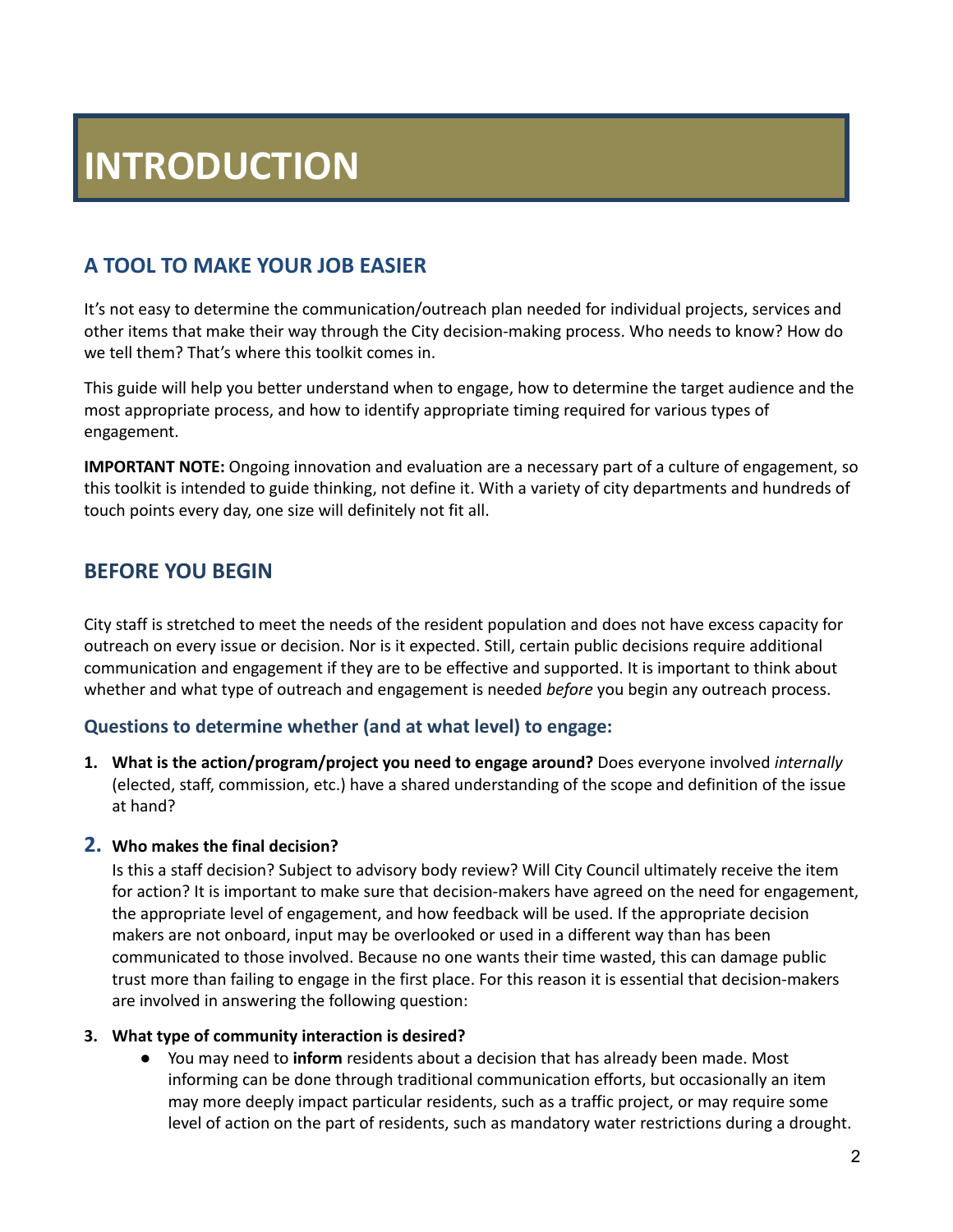These may require greater outreach.

- You may need to **consult** the community or stakeholder group members over proposed changes / new initiatives, such as median landscaping improvements, options for proposed ordinance regarding mandatory water conservation.
- **●** You may need to **collaborate** with the community to develop ideas /plans /programs on large scale future items, such as land use and circulation element, or the City budget.

#### **4. Who needs to/wants to be informed?**

This question is critical and calls for some consideration. The focus of engagement is to involve the community. Any community has many faces: residents at large, individual neighborhoods, interest groups ranging from senior citizens to business and arts to education, children and so on. Some issues may draw crowds from across the City and other communities, others may appeal to a limited number of residents. The point is that it is imperative to reach out to anyone who may want to be involved, especially if they are specifically affected by a decision. Determining the outreach targets calls for thought, some digging, and your own good judgment. See "Audience" on p 14 for more help.

#### **5. When does the outreach need to happen?**

The City's review process can have many steps and take time to unfold. Some steps are defined by municipal code; others call for personal discretion. Give citizens adequate time to be informed, educated and involved. No one likes to be caught unprepared on short notice. Start early and keep in touch. If there is a particular time-limit to implementation, such as a state mandate with a narrow adoption timeline, or a tax measure that runs close to a budget deadline, communicate this clearly to residents, and tailor the scope of engagement appropriately. Consider whether there may be future opportunities for deeper engagement and communicate those.

#### **6. What needs to be done?**

This guide outlines a series of recommended plans to use as reference for best practices on engaging your item.

#### **7. What does success look like?**

The purpose of each process will guide how you define success, whether that is more people attending your community outreach event, increasing diversity of feedback, introducing new ideas or keeping in touch with residents & stakeholders. Setting appropriate goals will provide a benchmark for future efforts. Note what worked, what didn't, and any valuable feedback from the public. Consider issuing a survey to assess public satisfaction with outreach efforts following engagement events.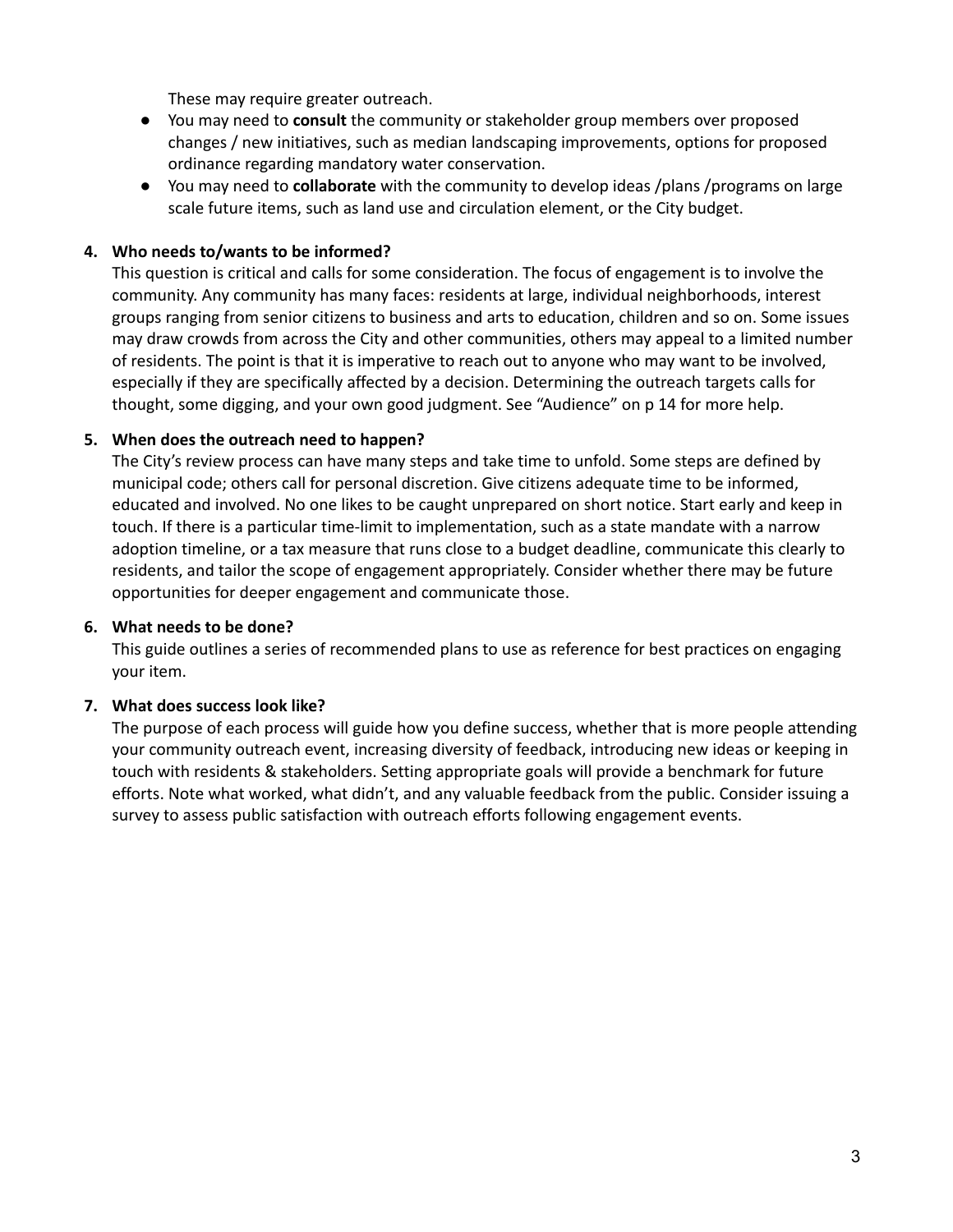## **HOW TO USE THIS TOOLKIT**

The toolkit is organized into three sections. Follow the three steps below to develop your engagement plan.

#### **1. Matching Purpose to Process**

Use this section to help identify what level of engagement is best suited to the action/project/issue at hand and to get a sense of the roles, timeline, etc. Once you've identified your engagement objective, review the corresponding Engagement Tools.

#### **2. Engagement Tools**

This section notes various elements that can be of use to you in engaging with the public, such as a city website posting, Open Government Portal, community workshops, or other tool. Each element is described in the glossary. In addition, think about what tools you will use to "close the loop." It is important that the public know how their feedback has informed decision-making and what final decisions have been made.

#### **3. Audience**

Move to page 14 to determine your target audience(s). How significantly will the issue on the table affect people, and with that in mind, who should be notified and possibly involved? Consider if your item affects the entire city, or use the lists provided to involve specific neighborhoods and/or certain special interest groups that may be affected. Determine whether media should be notified.

Remember: the toolkit only works when you add your judgment to the process. Nothing is simply black and white when it comes to outreach and engagement. It's all about communication. Communicate with your colleagues; communicate with already-organized stakeholders who can often be your best allies, and work from a plan while recognizing it may need adjusting as time goes on.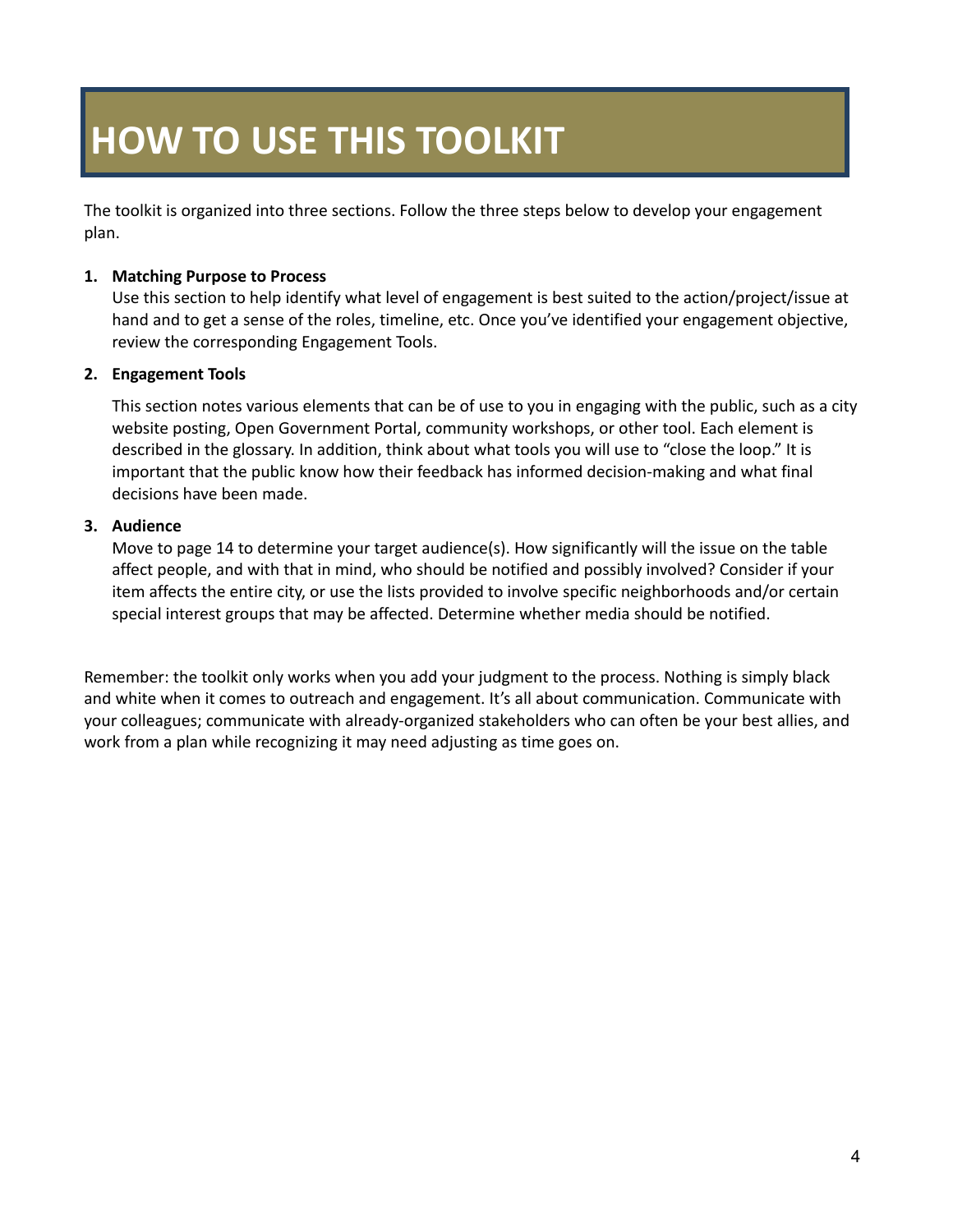### **MATCHING PURPOSE TO PROCESS**

Use the matrix below to help match your purpose to the appropriate process

| <b>If Your Purpose</b><br>is                                         | To provide public with<br>balanced and objective<br>project/ issue information to<br>increase awareness and/or<br>understanding of problems,<br>alternatives and solutions. | To take public feedback on<br>project or other issue proposal<br>and/or offer public opportunity to<br>prioritize preference between<br>viable options.                                                                        | To partner with the public to<br>develop alternatives and identify<br>preferred solutions, which may be<br>open-ended.                                                                                                                                                       |
|----------------------------------------------------------------------|-----------------------------------------------------------------------------------------------------------------------------------------------------------------------------|--------------------------------------------------------------------------------------------------------------------------------------------------------------------------------------------------------------------------------|------------------------------------------------------------------------------------------------------------------------------------------------------------------------------------------------------------------------------------------------------------------------------|
| <b>Then Your Goal</b><br>$is to \ldots$                              | <b>INFORM</b><br>Definition: One-way<br>communication/outreach to<br>citizens.                                                                                              | <b>CONSULT</b><br><b>Definition: Residents help</b><br>prioritize on a finite number of<br>options.                                                                                                                            | <b>COLLABORATE</b><br>Definition: Interactive process that<br>incorporates recommendations as<br>much as possible.                                                                                                                                                           |
| Think about the<br>roles that<br>government<br>and residents<br>play | Government as sole decision<br>maker, whether staff, council,<br>commission, etc.                                                                                           | Government as final<br>decision-maker but seeking to<br>align with public preference on<br>those options that are currently<br>"on the table."                                                                                 | Residents may share<br>decision-making or even<br>implementation responsibilities.<br>Clearly define how feedback will<br>be used, what is and is not on the<br>table, and what else will be<br>considered in making a final<br>decision.                                    |
| <b>Timeline</b>                                                      | Limited timeline - legal<br>requirements for noticing, etc.<br>usually sufficient.                                                                                          | Longer timeline - Ideally have<br>options for events on different<br>weeks to accommodate people<br>being out of town. Outreach<br>early and often.                                                                            | Longest timeline -Depending on<br>complexity of issue, anywhere<br>from months to a year or more.<br>Have sufficient time to inform<br>separate from deliberation,<br>provide multiple opportunities                                                                         |
| Appropriate<br><b>Process</b>                                        | Information session with<br>opportunity for Q&A.                                                                                                                            | Discussion: Residents talking to<br>residents with government<br>listening and learning. For most<br>issues an outside facilitator is not<br>necessary. <sup>1</sup> May supplement with<br>survey or prioritization exercise. | Face-to-face workshop: residents<br>working together through creative<br>processes to develop alternatives<br>and priorities. Outside facilitation<br>is probably necessary to ensure<br>that government is involved on<br>equal footing, not "leading" the<br>conversation. |
| <b>Appropriate</b><br><b>Venue</b>                                   | Somewhere accessible and<br>non-intimidating. Auditorium<br>or classroom set up sufficient.                                                                                 | Comfortable room or outdoor<br>space where people can meet<br>preferably in small groups.<br>Round-table set up or                                                                                                             | Comfortable room or outdoor<br>space where people can meet.<br>Ability to work in small groups<br>with report out to the larger group                                                                                                                                        |

 $1$  For issues where there has been a breakdown of trust in the past, you may want to consider an outside facilitator even for a consulting process.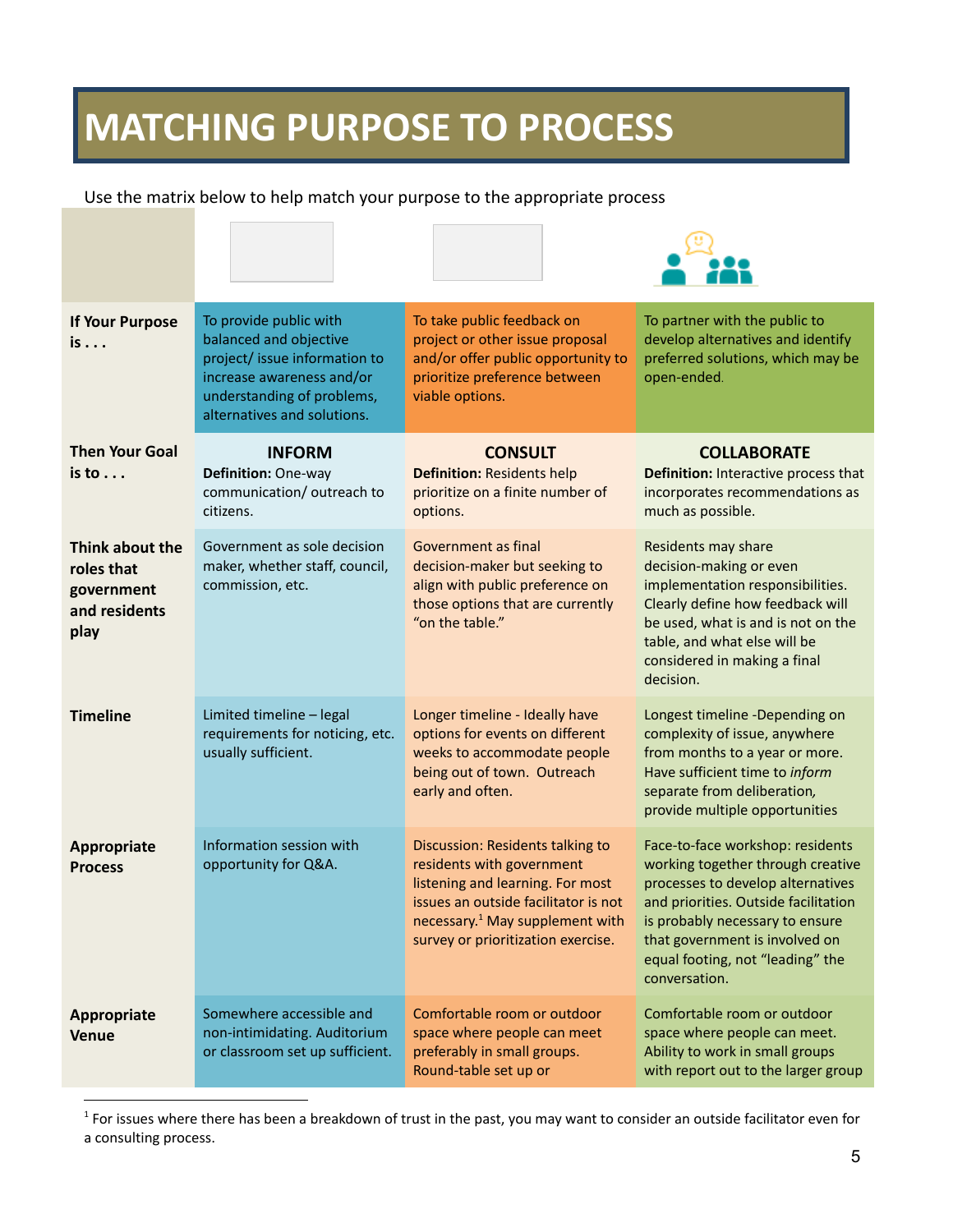#### **Desired Conclusion**

Public is informed of what is happening.

#### "conversation stations." essential.

The City has a solid understanding of public preferences.

Public establishes decision-making criteria, recommends solutions, or possibly makes the final decision.

### **ENGAGEMENT TOOLS**

On this chart, the left-hand column outlines the *minimum* requirements for an engagement process in each category, more specifically what residents *expect* and what will damage public trust and potentially leave the City vulnerable to legal action if not provided, while the right-hand column offers some suggestions for pro-actively improving your outreach and engagement in each category. All tools on this page are described in more detail in the glossary. Items in bold type are discussed in greater detail on subsequent pages.



#### **EXPECTATION ADDITIONAL**

- □ Official Notice, if legally required
- □ Website posting, such as Question & Answers page, FAQs or NEWs Item
- □ Standard City marketing efforts:
	- Legal ad in newspaper
		- Postcards to neighboring owners/tenants
		- On-site signage
- □ Notifying or testifying to applicable advisory bodies
- □ Informing key stakeholder contacts, liaisons

- □ Social media, if applicable & available
- □ Community Calendar
- □ Signage
- □ Paid media, such as newspaper, radio, TV, social media, digital, outdoor/transit
- □ Informational materials, which should also be available digitally on website, e.g. flyer, fact sheet, PowerPoint, postcard, door hanger, banner, poster
- □ Press release/ media advisory
- □ Open Government portal
- □ **Neighborhood meetings**
- □ Information provided at stakeholder meetings when possible, such as Homes Associations, seniors associations, Chamber of Commerce, Land Conservancy, parents/school groups, etc.

### **CONSULT**

#### **EXPECTATION ADDITIONAL**

- □ All of the "Inform" expectations listed above
- □ Hearing, if legally required
- □ Notification through social media, if applicable and available
- □ Meetings/ workshops held at convenient times

- **□ Neighborhood Workshops**
- **□ Open City Hall, web based, if available**
- **□** Open Government Portal
- **□** Special events in the community with opportunities for interaction, such as park-based **pop ups** or block parties
- **□** Partnering workshops with civic and interest groups
- **□** Surveys, mailed, telephone, or online
- **□** Study session
- **□** Focus group
- **□ Online prioritization platform**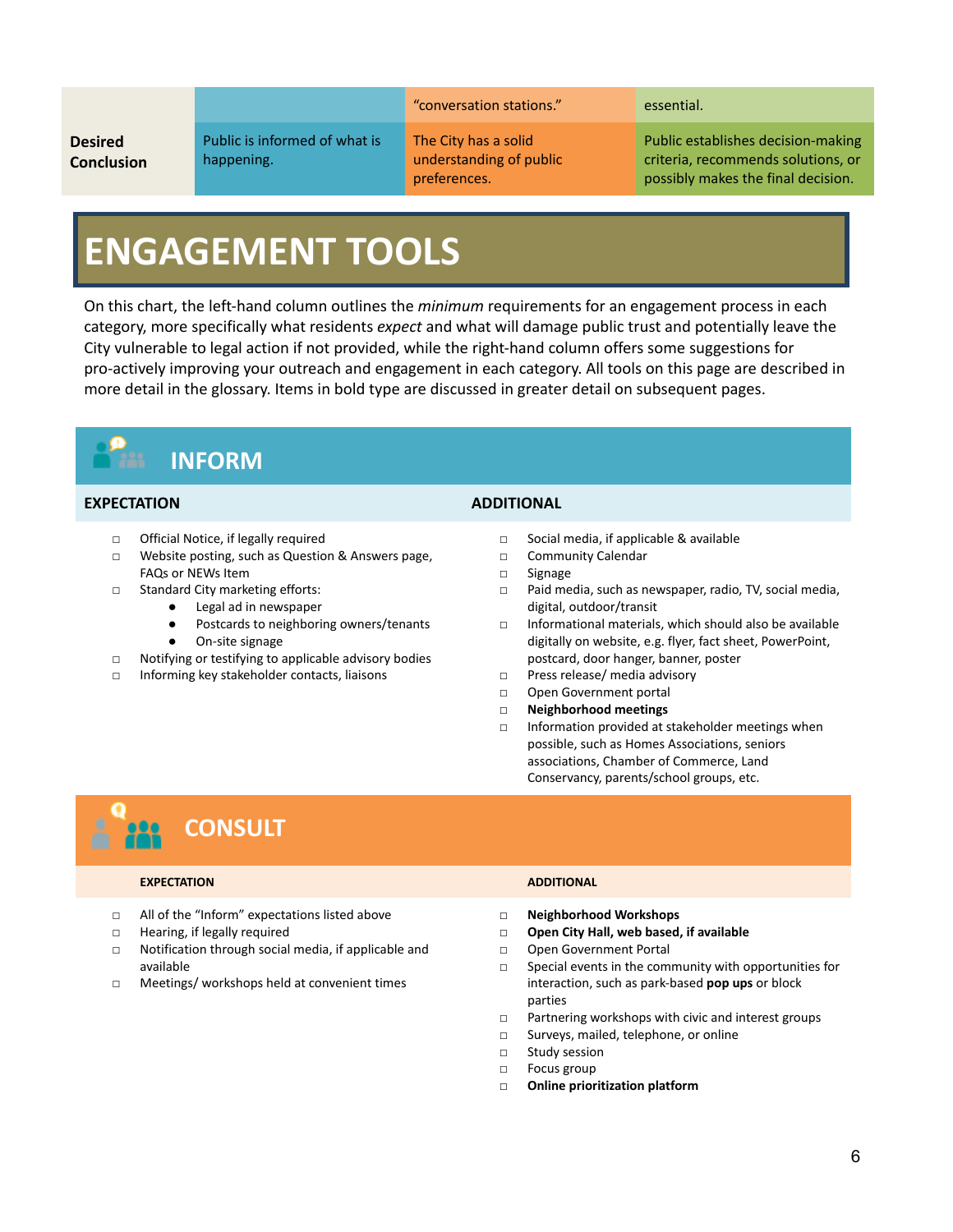#### **EXPECTATION ADDITIONAL**

- □ All of the "Inform" and "Consult" expectations listed above
- □ **Open City Hall, web based, if available**
- □ **Community Outreach Event, such as workshop, open house, neighborhood meeting, etc.**

- □ Facilitated workshops<br>□ Surveys, mailed, telep
- Surveys, mailed, telephone, or online
- □ Study session
- □ Focus group
- □ Special events with opportunities for interaction
- □ Open Government Portal
- □ Design charrettes, walking tours, although keep mobility issues in mind, **budget games**, etc.
- **□ Online ideation platform**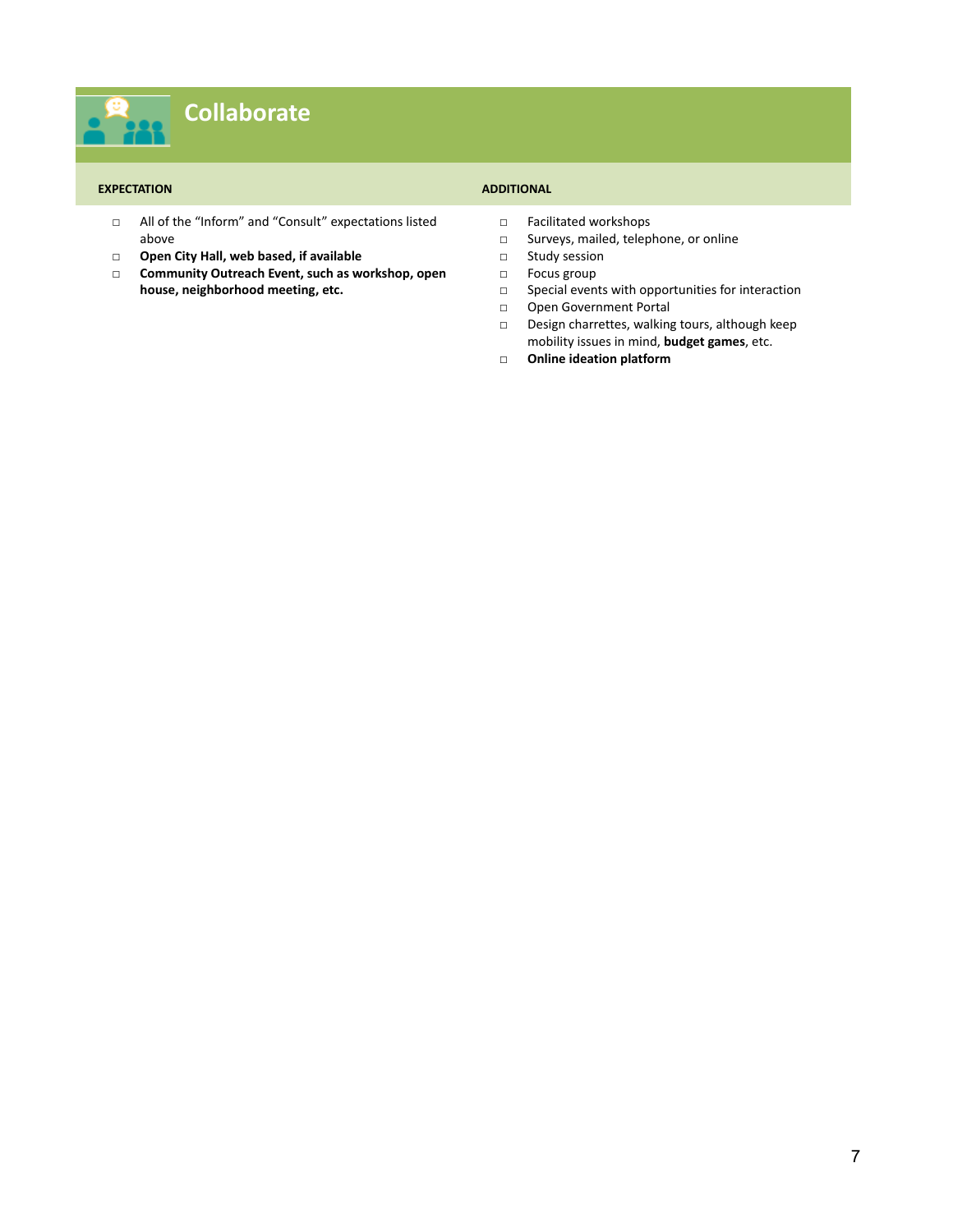### **ENGAGEMENT BEST PRACTICES**

Whenever you move beyond merely providing information to the public, some standard principles come into play. These apply whether you are seeking feedback, identifying priorities, or inviting creative input.

#### **Things to consider when designing an engagement process:**

- All community events should be preceded by outreach noted in the "Inform" section of your matrix. A well-attended event is key.
- Incorporating outreach tools from the "Additional" column will attract a larger audience, resulting in more diverse feedback. Note that when introducing a new process, it may take a while for it to catch on. Even if your first attempts attract only the regular commentators, you are offering an opportunity for them to not have a regular experience. Ask participants who do come what they liked or did not like about the process, and if they have recommendations for how to increase audience. Engage them as ambassadors for future efforts if they are willing.
- Advertising these community events well ahead of their date with ongoing reminders is essential.
- Plan for enough space to accommodate the audience and provide some food or snacks.
- Choose an effective facilitator to lead the gathering. Facilitators are there to shepherd the conversation rather than provide input or influence opinion. He/she should be neutral in the discussion. This may be someone from City staff<sup>2</sup> or an outside facilitator.
- Mix people in small groups to break up cliques, get various perspectives and allow them to make new acquaintances.
- Allow for more informal dialogue; ensure that everyone gets heard, but don't limit to the usual three minutes allotted during public hearings.
- If a resident wants to provide input or feedback outside of the particular outreach event, make key project contact information available and/or offer a meeting with staff.

#### **Things to consider when designing and/or writing outreach materials:**

- Include all relevant contact information, including key contact names, phone numbers, email addresses and web addresses.
- If noticing a meeting or community event, be sure to include pertinent information such as date, place, time, topic, description of community event and format, alternate ways to participate, if applicable, and directions and/or a map if necessary.
- Staff may experience language barriers when outreaching to specific groups. Be sure to include translation on all applicable materials.
- Consider using attention grabbing words and phrases that evoke emotion, for example words like you, free, sale, guaranteed, new, now, announcing, tell us. Also, a picture is worth a thousand words, so try to use imagery where appropriate. You may want to vet suggested titles and wordings with someone not directly involved in the project.

<sup>&</sup>lt;sup>2</sup>Facilitation trainings are available at many local government conferences, as well as through organizations like the Davenport Institute and IAP2.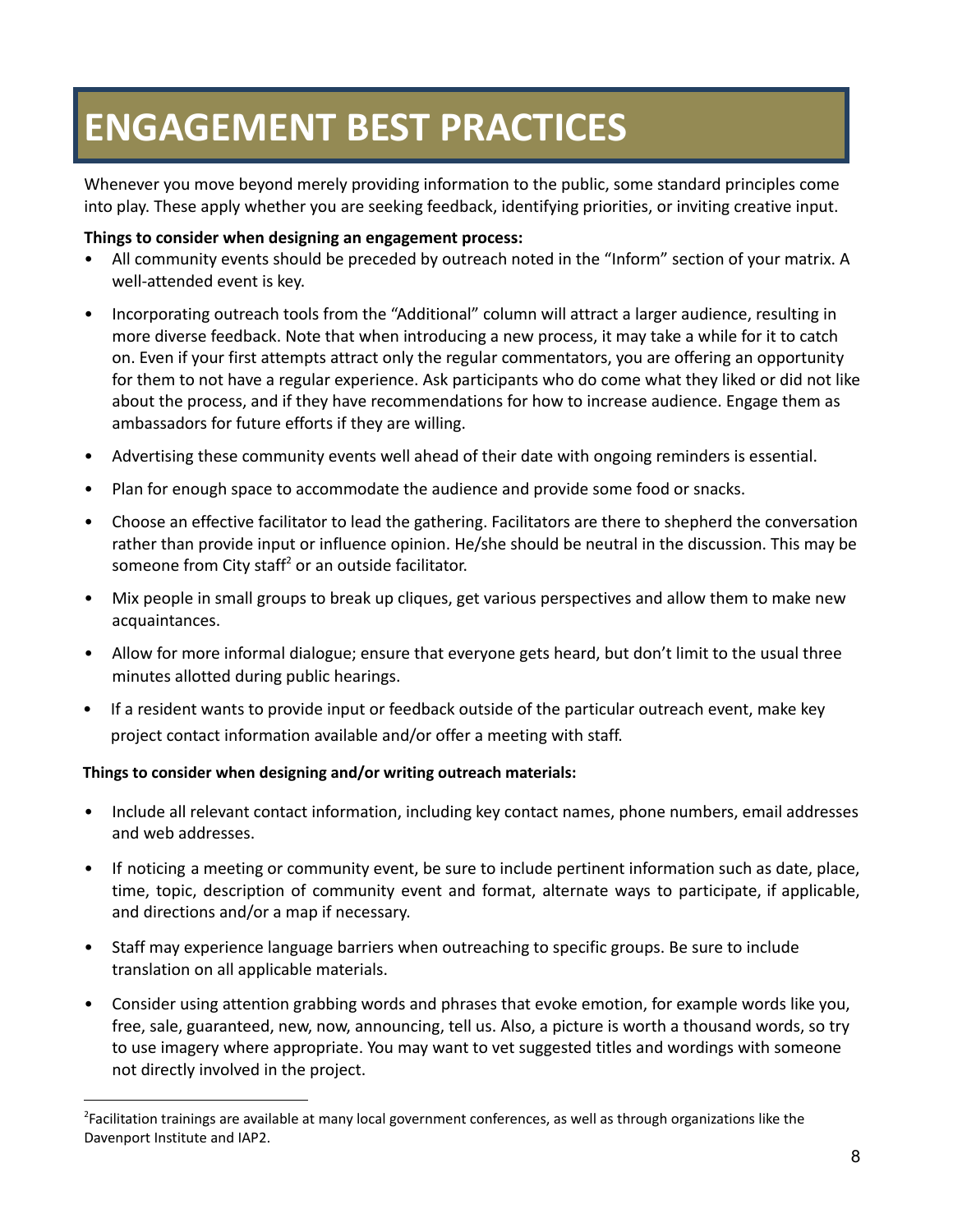### **PROCESS OVERVIEW**

The processes described in this section are by no means an exhaustive list of what is available to you. Public Engagement continues to be an emerging field and new and creative processes are developed all the time. This section surveys some of the "tried and true" processes that represent significant improvement over traditional town hall meetings. In this section you can find descriptions and suggestions for hosting:

- Workshops
- Neighborhood Meetings
- Open Houses
- Pop Ups

This section also offers some thoughts and resources for **online engagement** including

- Social Media
- Open City Hall
- Online surveys
- Online Ideation and Prioritization Platforms

#### **WORKSHOPS**

**Workshops** allow the public to hear a concise presentation on a particular item from City staff and/or consultants, then work in smaller groups to develop ideas and alternatives that directly affect the planning process. Following small group discussion, the small groups reconvene to share their ideas with the larger group, and workshop outcomes are then passed on to decision-makers. Workshops should include a balance of staff presentation and group discussion that favors group interaction.

#### **When do I have a workshop?**

Workshops are an effective tool for collaboration and should take place early in the planning process so feedback can be incorporated down the line. In order to keep group discussion focused, workshops should not take place until a project has a determined set of options and/or ideas to explore. Workshops are most successful when the scope of discretionary decision making is clearly defined. If a particular direction or option is not on the table, be clear about that up front and ready to explain the reasons.

#### **What should be included?**

Discussion groups should represent various parts of a plan where the public actually has an opportunity to weigh in on options and/or develop alternatives and solutions. Groups should be facilitated by city staff and/or consultants, and these facilitators should lead and promote public discussion. Always let the public know what happens next in the process, so that they understand what will happen with their feedback. Be sure to provide appropriate contact information so anyone who felt they were not heard has an opportunity to follow up.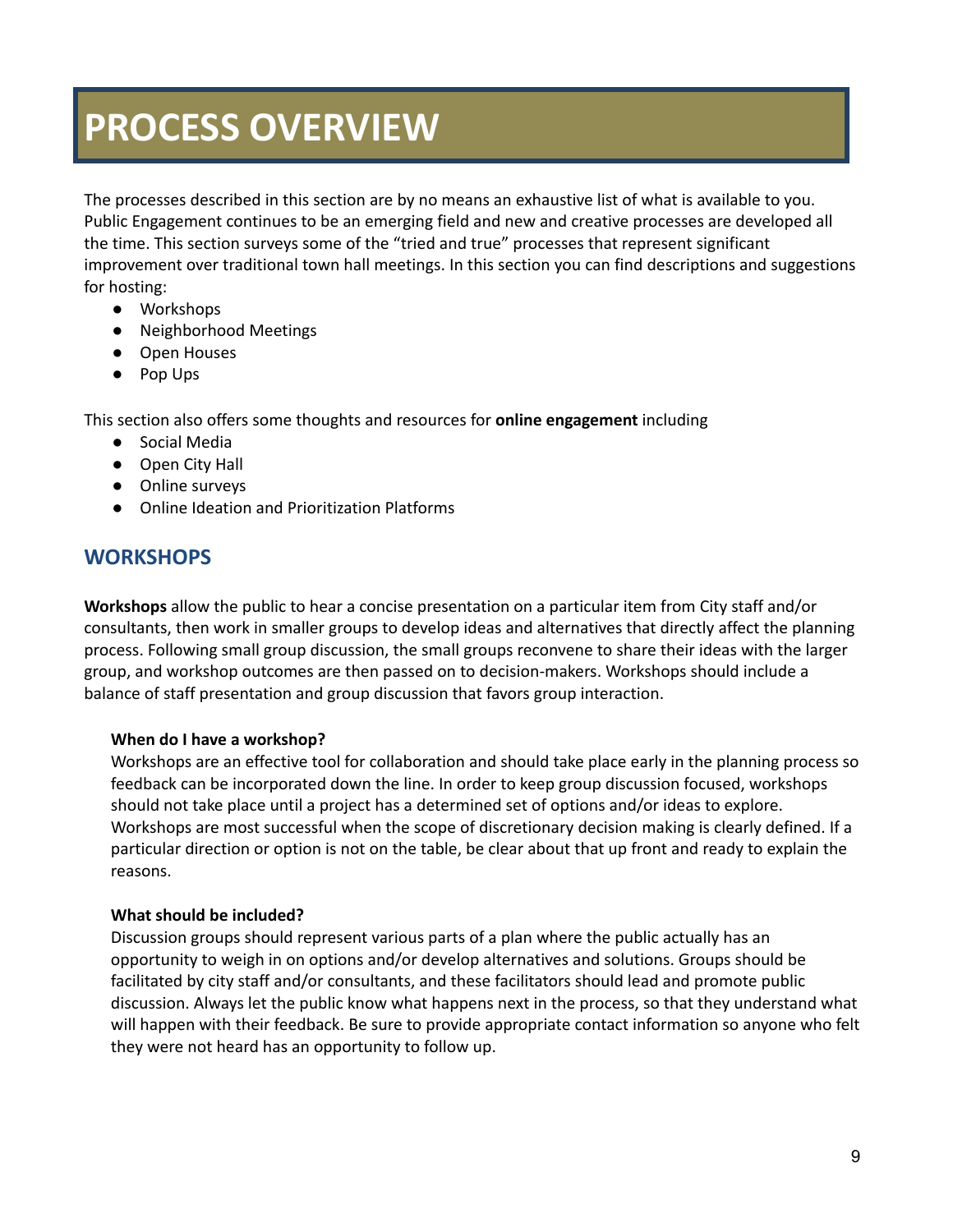#### **Essentials Checklist:**

| Space large enough to comfortably accommodate the expected audience and consider<br>seating capacity                                                              |
|-------------------------------------------------------------------------------------------------------------------------------------------------------------------|
| Water. Other refreshments and snacks are desirable                                                                                                                |
| Sign-in sheets for names, email addresses, phone numbers and physical addresses, where<br>applicable, so staff can follow up with attendees                       |
| Visual or informational aid(s) of some sort to be included in the presentation and/or<br>stations, such as PowerPoint, video, photos, plans, maps, graphics, etc. |
| Large format paper and thick pens for notes that the public can see                                                                                               |
| Facilitators for all small group discussions                                                                                                                      |
| Comment cards                                                                                                                                                     |
| Name tags for City staff contact information                                                                                                                      |
| "What's Next?" explanation                                                                                                                                        |

#### **NEIGHBORHOOD MEETINGS**

**Neighborhood meetings** are similar to workshops in that they involve short staff presentations and public discussion. Neighborhood meetings mean staff bring their presentations directly to their intended audience, which could include a special interest group or a specific neighborhood. These are place-based, and focused on issues that impact a particular part of the community more directly.

#### **When do I have a neighborhood meeting?**

Neighborhood meetings should occur early in the planning process so feedback can be incorporated down the line. Staff should schedule neighborhood meetings during hours when most people in the affected group will be available, typically after-work hours. Including a weekend option may be helpful depending on the target group.

#### **What should be included?**

Neighborhood meetings benefit from creativity and content/style directed at the audience. Neighborhood meetings should emphasize public discussion over staff presentation. Always let the public know what happens next in the process, so that they understand what will happen with their feedback. Comment cards should also be provided for people who do not feel comfortable speaking up.

#### **Essentials checklist:**

Space large enough to comfortably accommodate the expected audience and consider seating capacity

Water. Other refreshments and snacks are desirable

 $\Box$  Sign-in sheets for names, email address, phone numbers and physical addresses, where applicable, so staff can follow up with attendees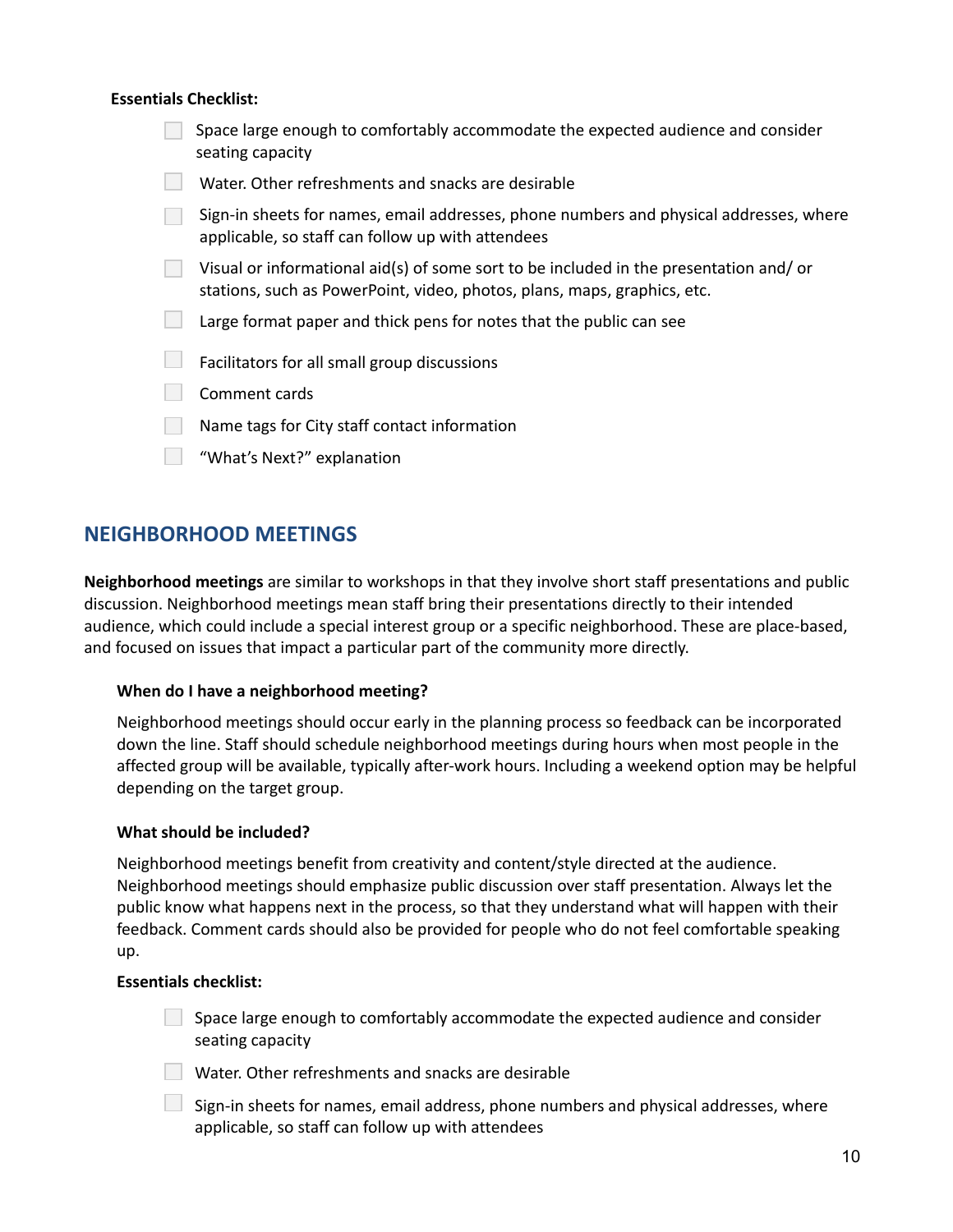Visual or informational aid(s) of some sort to be included in the presentation, such as PowerPoint, video, photos, plans, maps, graphics, etc. Large format paper and thick pens for notes that the public can see  $\Box$  Facilitators for all small group discussions (see Best Practices page 7) Comment cards

- Name tags for City staff contact information
- **What's Next?" explanation**

### **OPEN HOUSES**

While you may think of an **Open House** as an opportunity to familiarize the public with city governance or services, what we are talking about here is something more specific. An **Open House** typically features various informational stations rather than a formal presentation. The public is encouraged to engage in open dialogue with the facilitator at each station, including asking questions and providing feedback. Notes are taken on large format paper so people can see their comments have been noted. You may also want to think about creative ways to take comments, for example large sticky notes, or opportunities for creatively-inclined residents to sketch out ideas.

#### **When do I hold an Open House?**

An Open House should be held in the middle of the planning process once drafts and conceptual plans are available. Open Houses should take place during hours where most of the public/affected audience will be able to participate, typically after-work hours or weekends.

#### **What should be included?**

The public should have a clear understanding of the distinction between an open house and workshop ahead of the event. Stations should be clearly labeled, feature visual representations or aids, and should incorporate a place where comments can be written down and seen by everyone. Staff should also consider comment cards, as some people are more comfortable speaking up than others. Be sure to provide appropriate contact information so anyone who felt they were not heard has an opportunity to follow up.

#### **Essentials checklist:**

| Space large enough to comfortably accommodate the expected audience and stations,<br>consider seating options for people who can't stand for extended periods of time |
|-----------------------------------------------------------------------------------------------------------------------------------------------------------------------|
| Water. Other refreshments and snacks are recommended                                                                                                                  |
| Sign-in sheets for names, email address, phone numbers and physical addresses, where<br>applicable, so staff can follow up with attendees                             |
| Visual or informational aid(s) of some sort to be included at each stations, such as<br>PowerPoint, video, photos, plans, maps, graphics, information boards, etc.    |
| Large format paper and thick pens for notes that the public can see                                                                                                   |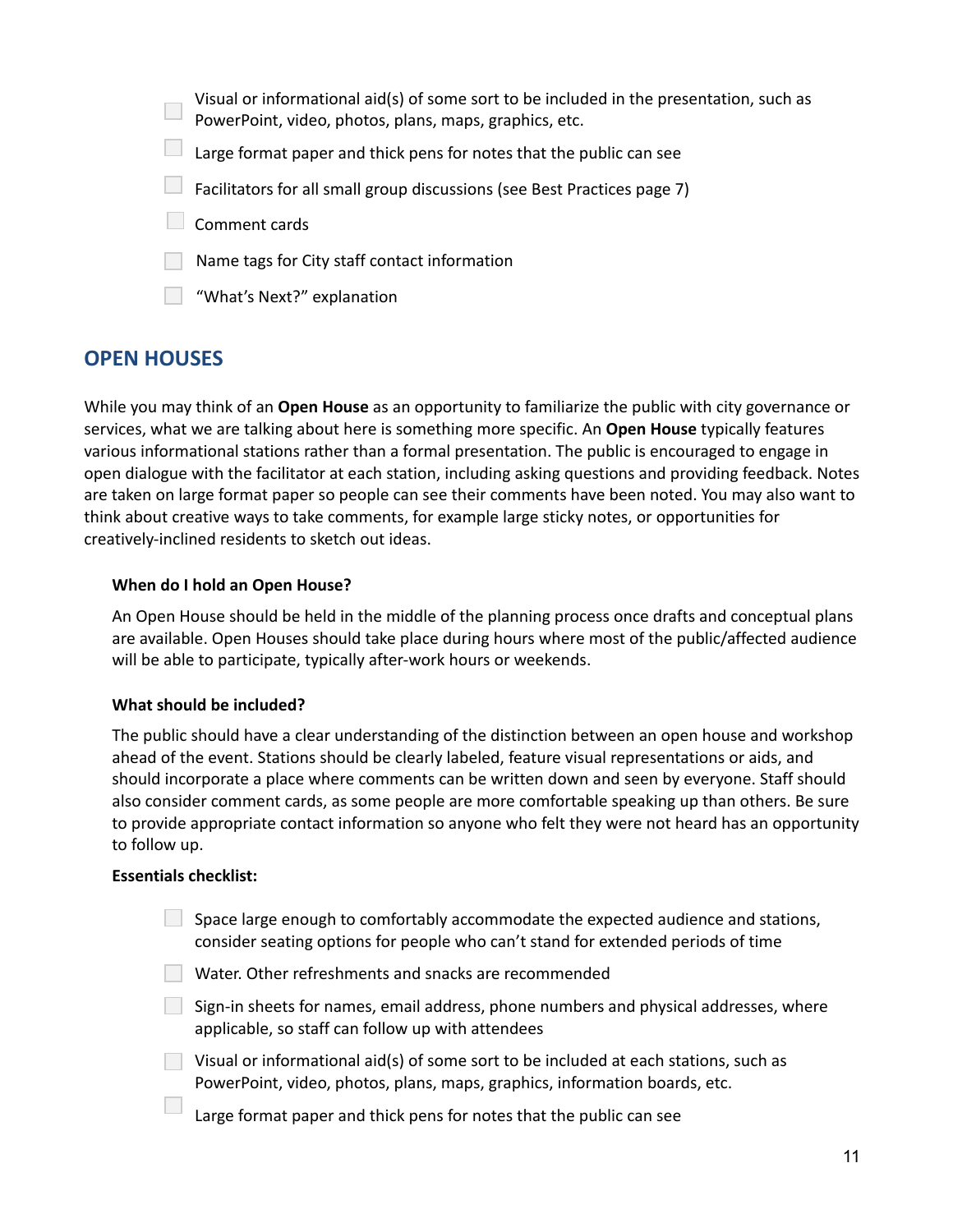|  | Facilitators for all stations |  |  |
|--|-------------------------------|--|--|
|--|-------------------------------|--|--|

- Comment cards
- $\Box$  Name tags for City staff contact information
- What's Next?" explanation

#### **POP UPS**

**Pop Ups** can add an element of fun to public engagement and can take advantage of pre-existing opportunities to drive attendance. For example, if you are having a conversation around open space, you may consider a pop up at a popular trail or overhead. Perhaps you could have a pop-up near a soccer field if the issue on the table relates to youth services or other family-focused issues. You might consider partnering with concert nights, farmers markets, or other community events to see if you can hold a pop up booth.

#### **When do I hold a Pop Up?**

Pop Ups can are valuable ways of soliciting informed feedback as well as providing opportunities for residents to identify priorities. They do not lend themselves as well to lengthy deliberation or to having residents engage with trade-offs. As such they should be held near the beginning of a process as plans are being developed. They should include information about further opportunities to engage as the process is developed, including community workshops, etc.

#### **What should be included?**

Pop Ups should include some visual element that will attract people's curiosity and encourage them to engage. Consider how you might incorporate large scale photographs or other visual graphics. Create an inviting space to sit or even to play. <sup>3</sup> Use infographics and practice simple, time-conscious explanations. Provide easy and quick opportunities for feedback, such as providing colored stickers to put on a poster to identify priorities, sorting marbles into bins to visualize limited resources around a budget discussion, etc. Plan on being able to engage and receive some feedback in eight minutes or less.

#### **Essentials checklist:**

 $\mathcal{L}_{\mathcal{A}}$ 

- $\Box$  Space, indoor or outdoor, adjacent to a popular event or activity
- Water. Other refreshments and snacks are recommended
- $\Box$  Contact sheets for names, email address, phone numbers and physical addresses, where applicable, so staff can follow up with attendees
	- Visual or informational aid(s) on a static display that can be easily explained.
- Some mechanism for feedback sticky notes, markers and poster board,

<sup>&</sup>lt;sup>3</sup> Tactical Urbanism advocates offer creative ideas that range from the simple (cafe tables in a park or a large poster that people can write on) to the very elaborate (turning a parking lot into a park for a day or creating a temporary garden). You can read about tactical urbanism here: https://www.citylab.com/design/2012/03/guide-tactical-urbanism/1387/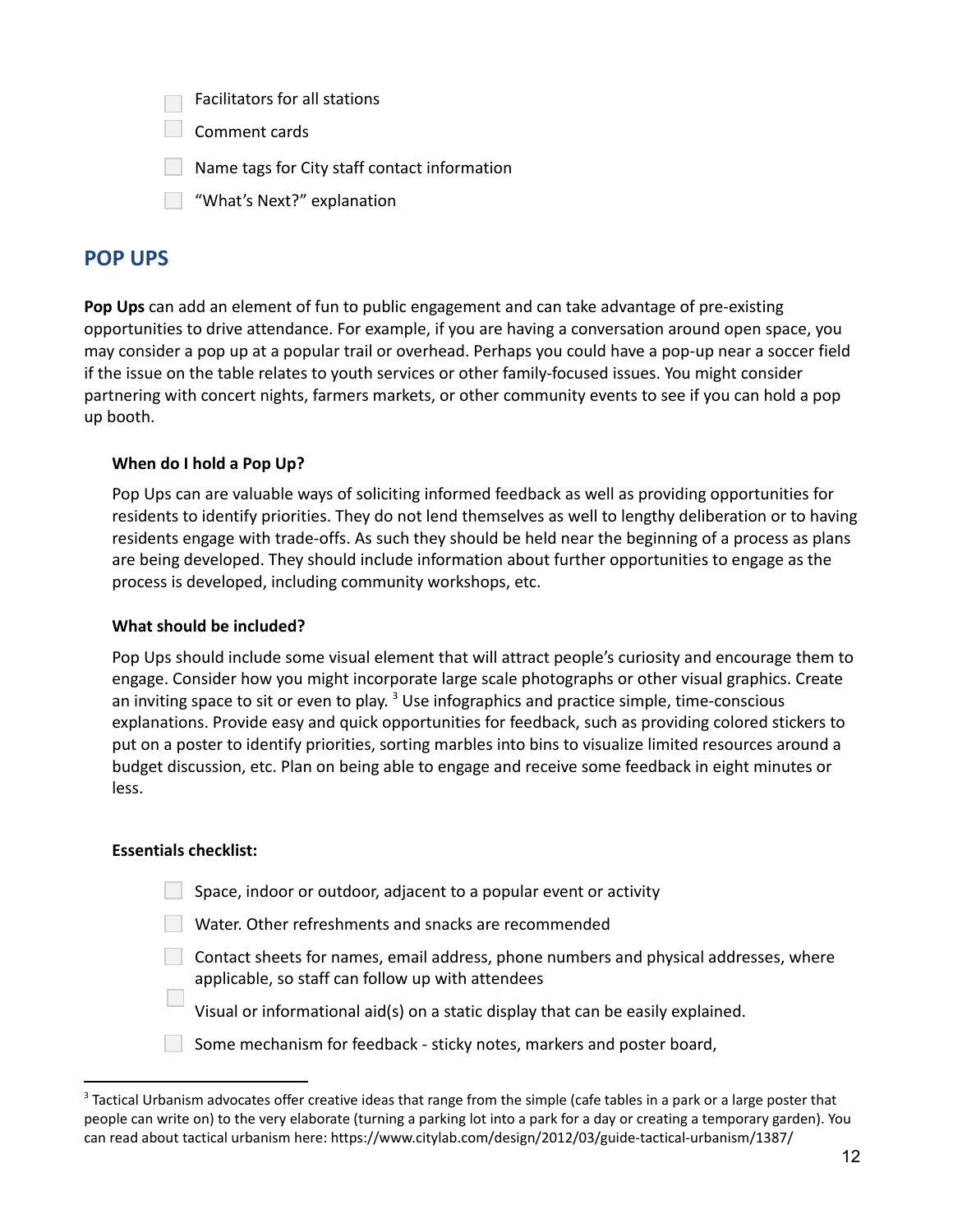| Comment cards |  |
|---------------|--|
|---------------|--|

 $\Box$  Name tags for City staff

**What's Next?" explanation** 

#### **BUDGET GAMES**

**Budget Games** offer a fun, but low-stress opportunity for residents to engage in forced-choice decisions where resources are limited. They can be done online or in person, as part of a group discussion in a community meeting, or as an individual exercise at a pop up event. While the most obvious application of these is related to the City-wide budgeting process, they can also be helpful to create a realistic conversation around options where resources are limited. For example, in considering priorities for a City-owned concession, a budget game might be used to demonstrate the trade-offs between services and fees.

#### **When do I conduct a budget game?**

Budget games should be held at the point in a process where draft and conceptual plans are available and where good estimates of costs and tradeoffs have been developed. They should take place during hours where most of the public will be able to participate. They may be included as part of a community workshop or a pop up event. There are also online budget game tools that residents can participate in at home or as part of a community event.

#### **What should be included?**

Budget games should include clear instructions and a clear explanation of the project or decision that is being considered. They should have a visible and preferably tangible element. For example, you may want to allocate a certain number of legos, marbles, pennies, etc. to each resident or team and have them allocate their "funds" among the various priorities. Think of how to include an element of fun.

#### **Essentials checklist:**

- $\Box$  Space large enough to accommodate the expected audience
- $\Box$  Simple instruction sheets
- Visual, intuitive explanations of the issue on the table
- Small items, such as coins, marbles, stickers, etc., that can be allocated among projects, programs or other priorities
- Sign-in sheets for names, email address, phone numbers and physical addresses, where applicable, so staff can follow up with attendees
- Information on how feedback will be used and what next steps will be taken

#### **ONLINE ENGAGEMENT**

Engaging with residents in the 21st century can be both facilitated and complicated by ever advancing communications technology and web and mobile based platforms and applications. It is beyond the scope of this strategy to provide policy recommendations regarding the City's online or social media presence.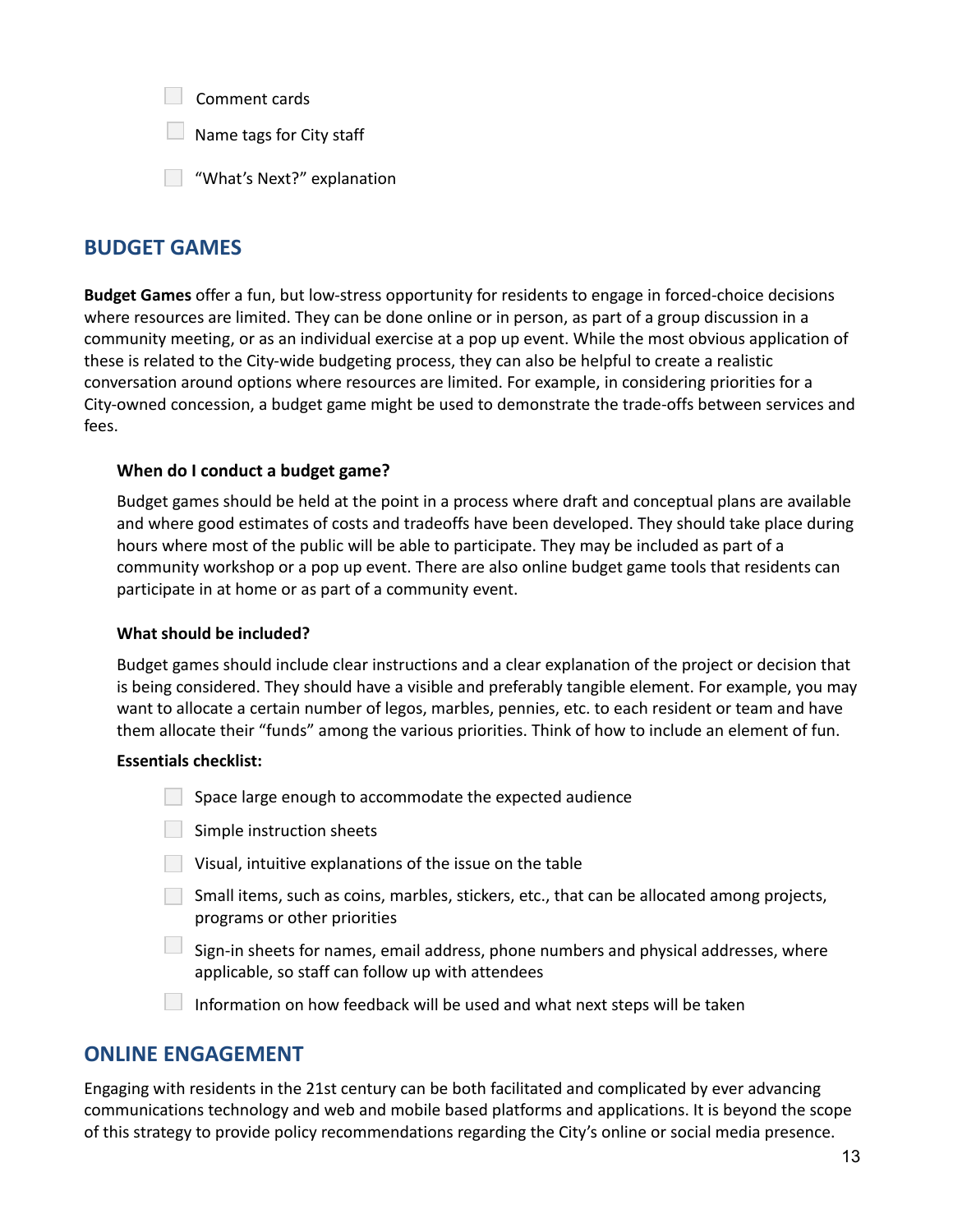However, it is worth pointing out that when informing or engaging with residents online, many of the same principles apply.

1. When considering engaging with residents online start by asking the same questions you would ask before beginning any other engagement



| <b>Purpose</b>                          | <b>INFORM</b>                                                                                                      | <b>CONSULT</b>                                                                                                                                          | <b>COLLABORATE</b>                                                                                                                                          |
|-----------------------------------------|--------------------------------------------------------------------------------------------------------------------|---------------------------------------------------------------------------------------------------------------------------------------------------------|-------------------------------------------------------------------------------------------------------------------------------------------------------------|
| <b>Goal of Platform</b>                 | Provide clear, usable<br>information to the public.                                                                | Elicit informed resident<br>opinion.                                                                                                                    | Create online space for<br>deliberation, mimicking<br>in-person workshops.                                                                                  |
| What to look for                        | easy navigation; attractive<br>graphics, downloadable<br>information, existing<br>audience                         | easy navigation,<br>transparency, element of<br>fun, availability for<br>participants to see other<br>responses                                         | clearly presented<br>information; users<br>compelled to interact with<br>other users' ideas; clear<br>guidelines users accept;<br>ability to moderate forum |
| <b>Appropriate Platform<sup>4</sup></b> | <b>Transparency Platforms</b><br>(e.g., OpenGov); Social<br>Media platforms (ie<br>Facebook, Nextdoor,<br>Twitter) | <b>Survey/ Voting Platforms</b><br>(i.e. FlashVote, Balancing<br>Act, Bang the Table); GPS/<br>Map-Based Platforms (i.e.<br>Social Pinpoint Crowdbrite) | Ideation Platforms (i.e.<br>UserVoice, MixedInk,<br>Conteneo, ProCon,<br>Synaccord, etc.)                                                                   |
| <b>Desired Conclusion</b>               | Government transparency -<br>public is informed of what<br>is happening, how<br>resources are being used,<br>etc.  | The City has a sense of<br>resident priorities.                                                                                                         | <b>Public establishes</b><br>decision-making criteria,<br>recommends solutions, or<br>possibly makes final<br>decision.                                     |

2. Use the matrix below to think about the appropriate tool for engaging online.

**A Note on Social Media:** Social Media can be a valuable tool for providing information to residents and for driving resident traffic to both in-person events and more deliberative online platforms. Unfortunately, social media can face many of the same obstacles as traditional public processes, including

over-representation of a few active voices. Comments posted on social media should be placed into context of broader, more deliberate public engagement processes online and offline. Don't assume social media tells the whole story. It is most properly understood as a tool for informing and promoting other opportunities.

<sup>4</sup> Many of the platforms listed here are subscription based but many can be project-based as well.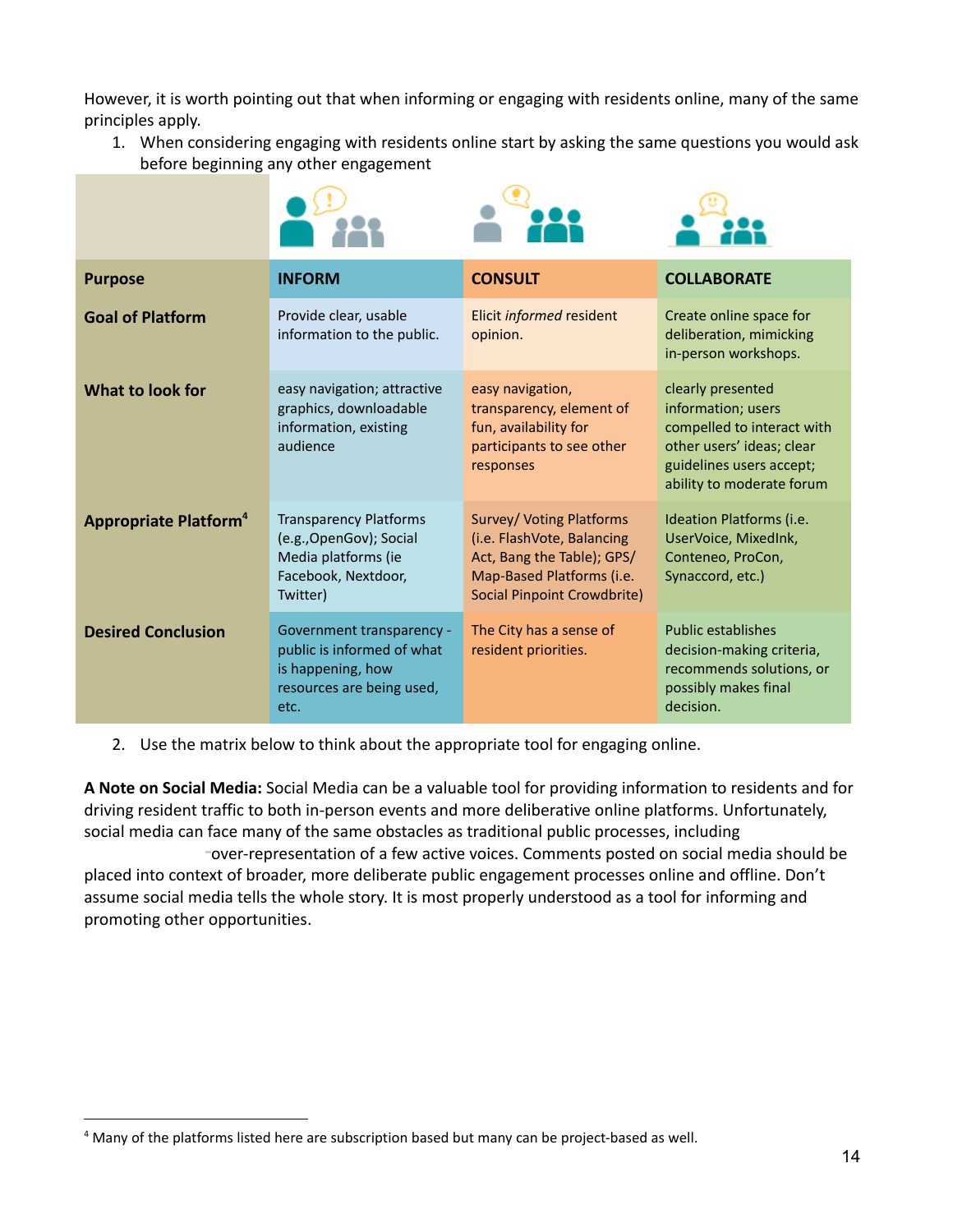## **AUDIENCE**

One of the most important aspects of community engagement is thinking through the "who." Who will be interested in/affected by the topic under consideration? Who are the stakeholders? Begin by understanding the range of interest groups and organizations that care about your City. There are usually many to take into consideration. And remember: the contacts themselves can be a great resource for determining who else should be asked.

### **ORGANIZATIONS/ INTEREST GROUPS TO CONSIDER**

Senior citizen groups Chamber of Commerce A land conservancy agency Any economic development partnerships Neighborhood Watch organizations Homes Associations Disaster Preparedness organizations Faith-based groups Unified School District School and parent groups Business and professional organizations Concessions members/users Recreational organizations, such as cyclist clubs, hiking groups etc.

### **MEDIA KEY CONTACTS LIST**

The following contacts list is general and may change over time, so be sure to keep your own records up to date:

- Print/Online
- Television/ Radio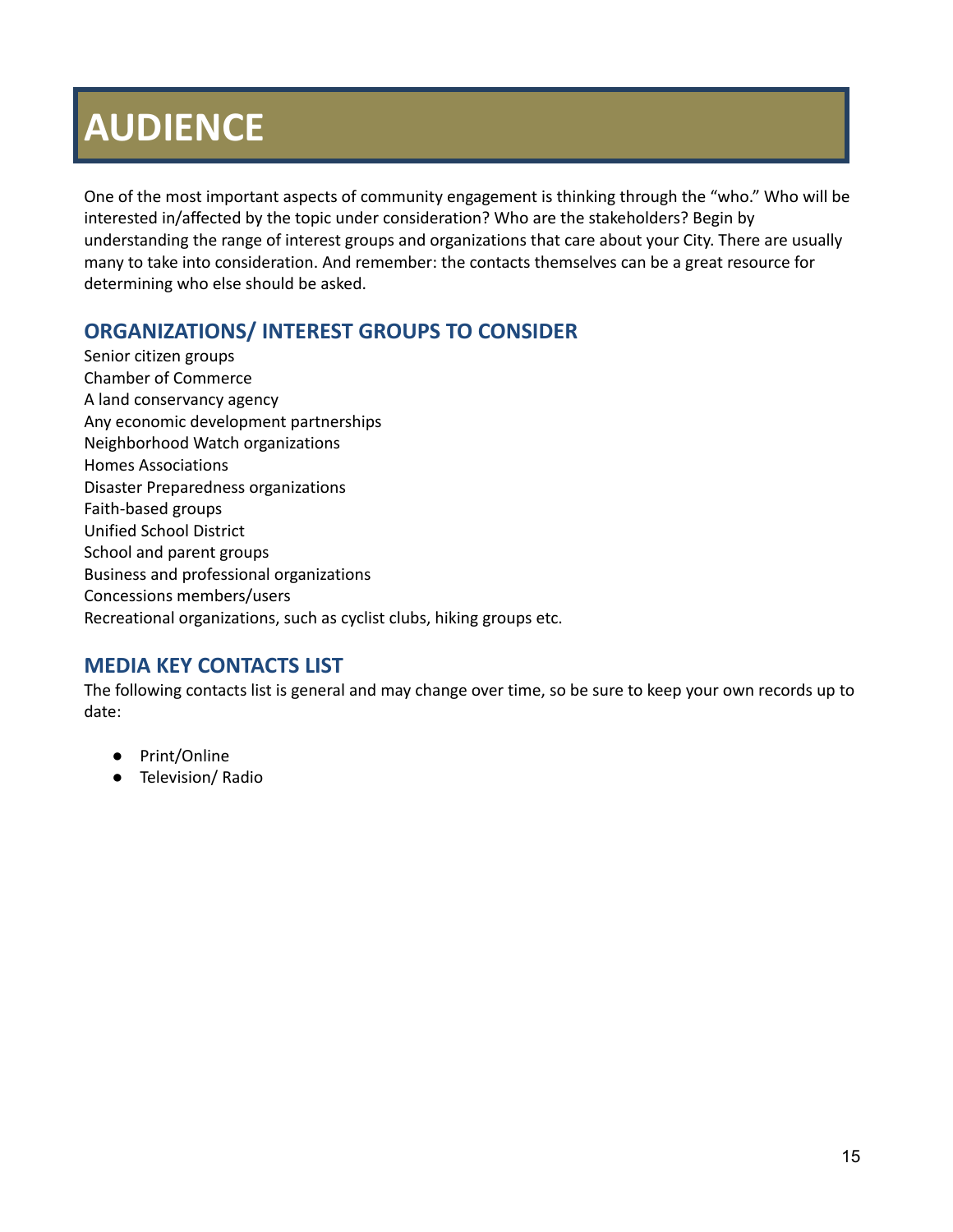## **VENUES**



Meetings should be held in an easily accessible location with available parking. Types of possible meeting venues may include, but are not limited to local schools, public library, parks, community center, any public meeting spaces.

### **CREATING A CULTURE OF ENGAGEMENT**

Applying proper judgment and creativity to engagement processes is best done in communities where there is a robust culture of engagement. As resources and opportunities allow, City leaders and staff at all levels are encouraged to think of ways to instill a culture of public engagement in your City.

This may include, but certainly is not limited to:

- **1. Fostering public engagement as part of professional development amongst current employees.** Public engagement is a vital leadership skill for local government leaders. Employees should be encouraged to pursue learning opportunities in public engagement as opportunities arise. Local government conferences often have sessions dedicated to public engagement. Organizations such as the Davenport Institute and the Institute for Local government offer training. Perhaps public engagement can be made a centerpiece of staff workshops or brainstorming sessions.
- **2. Considering public engagement when making new hires.** While it may not be possible for every city to create a position for a "chief engagement officer," think about how you might incorporate public engagement into job descriptions when hiring for open positions or for new positions.
- **3. Promoting Public Engagement as a key element of good governance.** How does public engagement make government better? Effective, inclusive engagement ties closely to good governance principles of ethics, transparency, accountability, equity and sustainability. Consider including engagement, where appropriate, as a metric when evaluating key elements of City functions.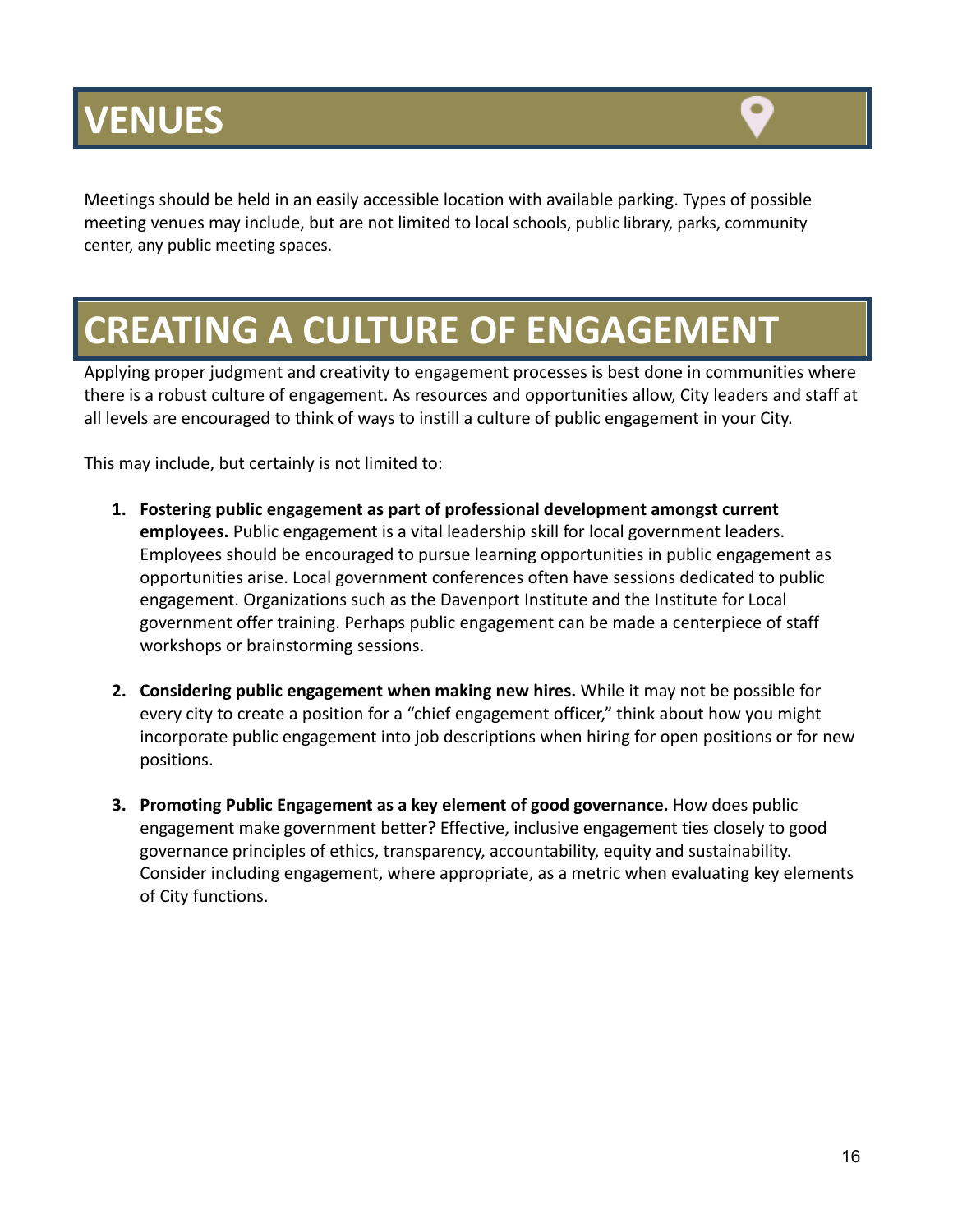## **PITFALLS TO AVOID**

Despite the best public engagement intentions, it can be easy to get off track. Identifying common pitfalls upfront can help you avoid getting caught off-guard as your engagement efforts get underway. Here are a few common public engagement errors that are easy to make:

- **Assuming that because you are not part of the conversation, the conversation is not happening:** As noted earlier, residents are busy, with full lives and competing priorities. While it is a mistake to confuse contentment with apathy, it is also a mistake to assume that not hearing from people means nothing is wrong. People may not know the right channels to communicate with the City; they may be talking to each other, or online. Honestly evaluate your outreach efforts, think creatively about how to keep a pulse on resident satisfaction.
- **● Failing to communicate goals either internally to staff or externally to the public:** Does everyone inside and outside City hall have a clear and shared understanding of what is and is not on the table. Are frontline staff able to accurately communicate information and answer questions?
- **● Not having buy in from the proper decision makers:** Nothing erodes public trust like a well-run public engagement effort that is dismissed by decision makers. Who will be making the final policy decision? Staff, Council, a Citizen Commission? Make sure decision makers are on board *before* going to the public. This particular pitfall has several corollaries:
	- **a. Deciding on the answer before you ask the question:** Public engagement is not selling the public on a decision previously made. It's also important not to assume that you know what residents will say. Make sure to listen authentically.
	- **b. A few loud voices are given priority**: A well-designed process is harder for any one voice to "take over." But even when engagement processes have been well designed and diverse resident input has been heard, a few loud voices at a council meeting can overwhelm the written report and testimony of the larger engagement efforts. Make sure decision-makers are kept informed as the engagement process proceeds, and aware of turnout, diversity, etc. at engagement processes. This will make it easier to identify whether voices in traditional processes reflect the broader community, or whether they constitute a few "squeaky wheels."
	- **c. Engaging on periphery or "fluff" questions rather than substantive issues:** Residents know when public engagement is a political maneuver. If the question is tangential to the *real* issue residents are concerned about, engagement will erode trust rather than build it.
- **● Number of voices is mistaken for diversity of voice:** It is important to pay attention not only to *how many* people show up for any engagement process, but also to *which* people. This can be a particular problem with social media engagement, because particular platforms draw a vocal, but limited audience. Who are you hearing from? Are some people coming to multiple events? Are there groups you aren't hearing from? Is it the same or different people and groups represented in the conversation? If after a first or second event, there are obvious gaps in representation, take time to strategize how to reach out specifically to underrepresented groups. Consider the target audience. What obstacles may they be facing? Can you draw on a strategic partnership or other relationship to help ensure they get heard?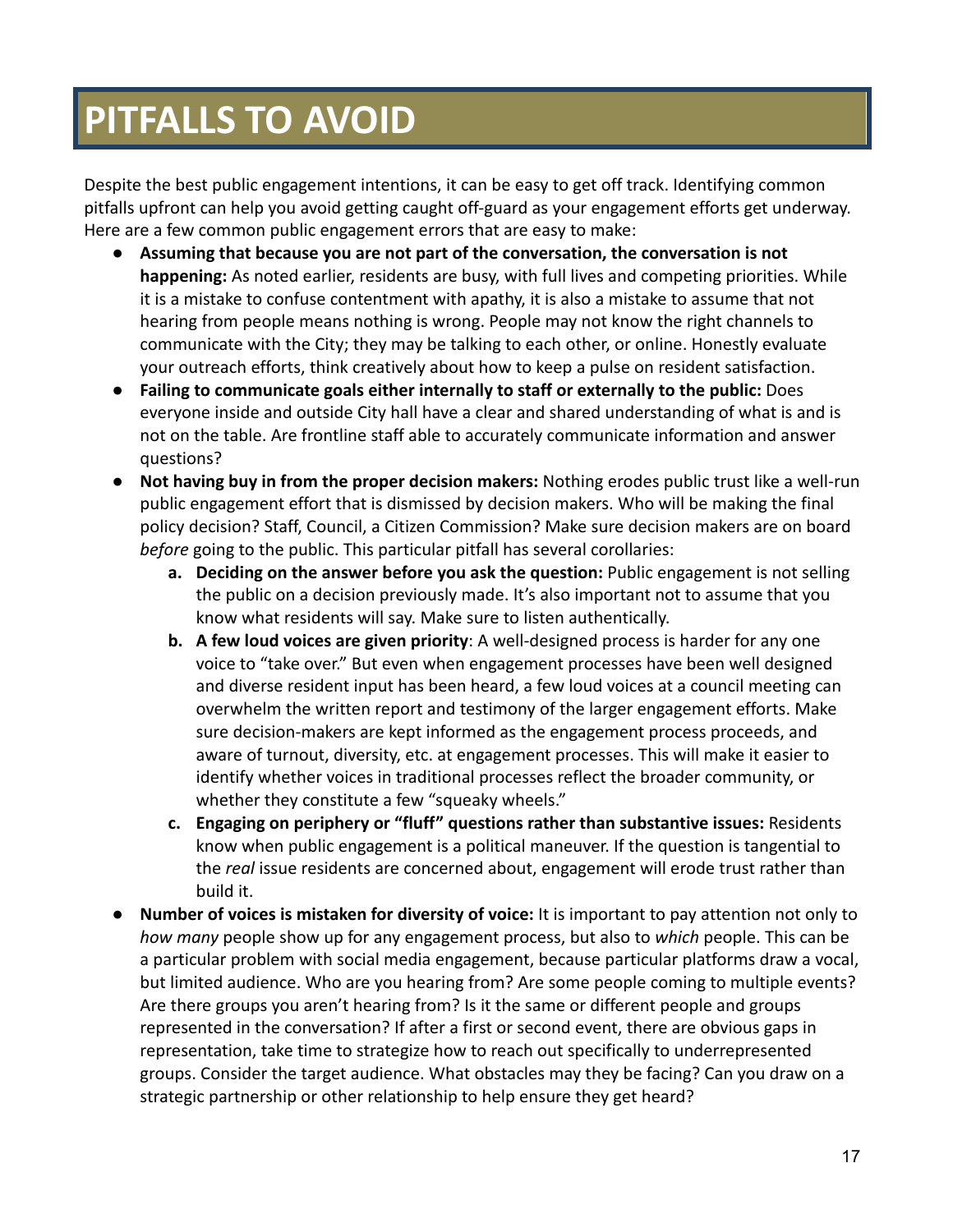- **● Rushing the engagement process:** As mentioned earlier, it is vital to allow sufficient time for planning, design, outreach and implementation.
- **Assuming social media engagement equals public engagement:** Good engagement cannot happen primarily on social media platforms. While social media can help identify issues that may be ripe for more deliberate engagement, engaging through comment threads, etc. cannot constitute real, in-depth deliberation. Social media voices, which are often more reactive, should not drown out more deliberative engagement with citizens face-to-face. At the same time, the City should be responsive to social media: timely in answering questions, and providing information about further opportunities to engage off-line. It requires discernment and leadership to know when and how to respond on social media, and when to simply let the conversation play out.
- **Failing to allow for appropriate expression of anger:** on some issues, especially on issues that are sensitive, in response to traumatic situations, or when the issue connects to historical lack of trust, the public may need to express legitimate anger or frustration. Think about whether time needs to be set aside to express anger. Consider how you might incorporate bridge building exercises and whether a neutral outside facilitator might help.
- **Public becoming burned out:** Residents may grow discouraged if the government fails to "close the loop" and they do not see how input has been considered or incorporated. They may also burn out when they are consulted too frequently or too many events are scheduled at the same time. Use discretion in planning manageable engagement, and always evaluate participant satisfaction.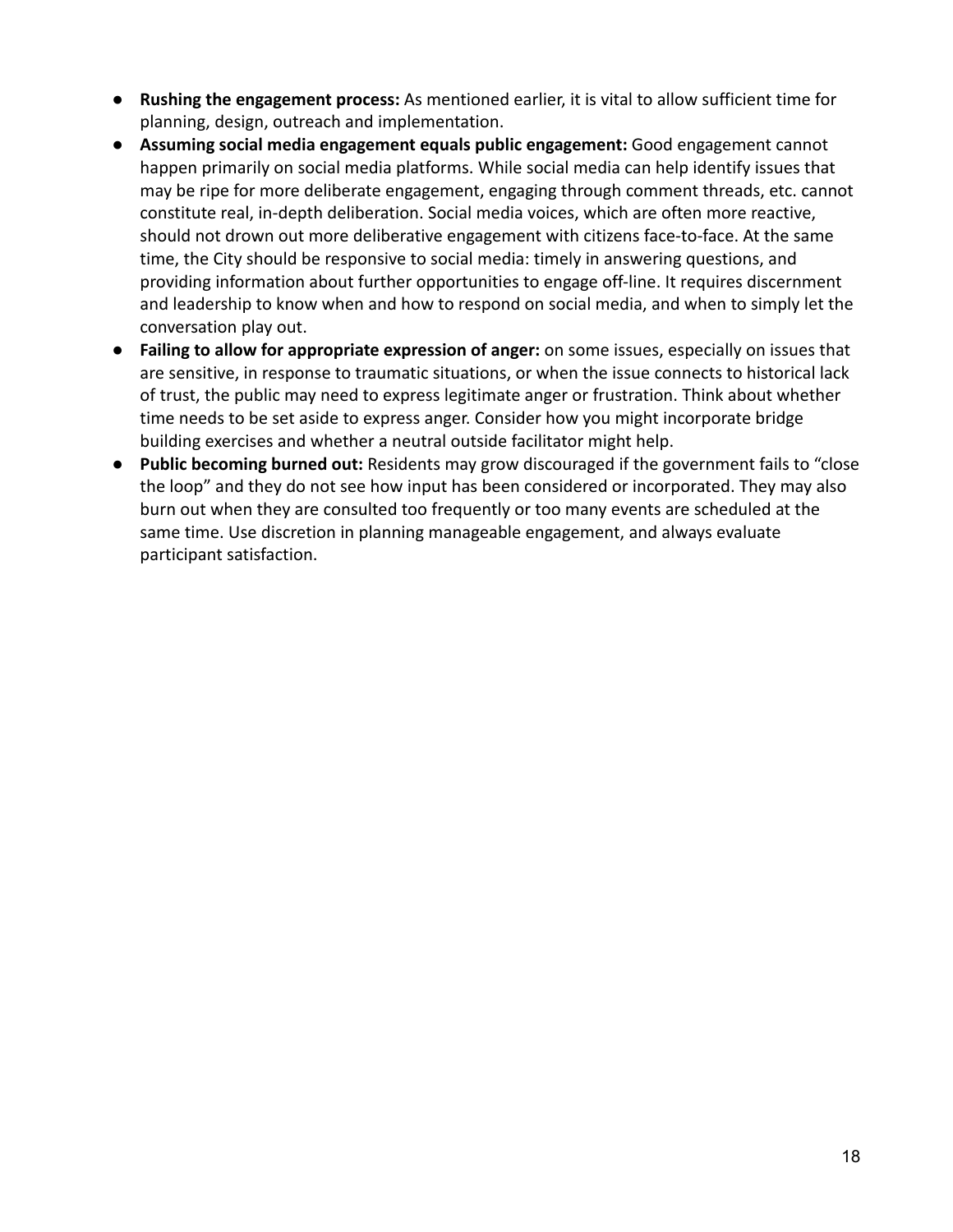### **GLOSSARY**

**ADVISORY BODIES.** Voluntary citizen groups appointed by the PVE City Council to provide input on key City issues and activities. (See list on Audience page).

**CHARRETTE.** An intensive planning session where citizens, designers and others collaborate on a vision for development. It provides a forum for ideas and offers the advantage of providing immediate feedback to the designers.

**CITY WEBSITE POSTING.** Share project news, meeting announcements, calendar items, progress reports, agenda packets and more. Possibly use News section, FAQs or Questions & Answers page.

**COMMITTEE FORMATION.** For purposes of collaboration, consider forming a committee or subcommittee for regular contact/check-ins regarding a certain topic/project. This committee should be made up of a representative group of stakeholders or advisory body members, with the understanding that they will be called upon often over the course of the project/issue for their input and expertise.

**COMMUNITY CALENDAR.** No-cost method of announcing event details through online, print, television and radio calendar postings. Most community calendar notices can be easily posted by the interested party using online resources.

**DIRECT MAIL.** [Postcard](https://docs.google.com/document/d/18Di2avTN0a-LyjNFU34MKYb1unQ_61Wg/edit#heading=h.3dy6vkm), letter, [flyer,](https://docs.google.com/document/d/18Di2avTN0a-LyjNFU34MKYb1unQ_61Wg/edit#heading=h.1t3h5sf) fact [sheet](https://docs.google.com/document/d/18Di2avTN0a-LyjNFU34MKYb1unQ_61Wg/edit#heading=h.4d34og8) and other items sent using U.S. Mail. Larger mailings can qualify for reduced postage costs by using bulk mail rates, although (bulk mail permit is required. Bulk mail requires zip code sorting and other special handling and permits. Note: Only items handled by the U.S. Postal Service can be placed in residential or commercial mail boxes. It is illegal to use mailboxes for door to door flyers, notices, etc. that have not been mailed. Flyers under doormats and door hangers are often used to share neighborhood information without violating postal regulations.

**FACT [SHEET](https://docs.google.com/document/d/18Di2avTN0a-LyjNFU34MKYb1unQ_61Wg/edit#heading=h.4d34og8).** Brief one-page description of a proposed project or activity. Fact sheets typically utilize bulleted format, to convey information succinctly. Fact sheet should always include contacts for further information (i.e., phone number, web address, email).

**[FLYER](https://docs.google.com/document/d/18Di2avTN0a-LyjNFU34MKYb1unQ_61Wg/edit#heading=h.1t3h5sf).** Graphically compelling print pieces circulated in specific areas to generate attendance at public meetings and activities. Typically 8.5 x 11" in size, but can use irregular sizes for cost efficiency and/or to gain additional attention. Can be used as billing inserts, or posted in willing businesses and other commercial locations.

**INTEREST GROUP.** Citizens with shared interests who are often united in expressing their concerns and opinions about various project proposals; also called special interest group, i.e., seniors, cycling enthusiasts, youth services advocates, etc.

**KEY CONTACTS/LIAISONS/NEIGHBORHOOD CHAMPIONS.** Some neighborhoods/special interest groups have key contacts or liaisons who will be essential in disseminating information to the larger group. See Audience section for details.

**NEIGHBORHOOD/ESTABLISHED NETWORK EMAIL TREE.** Organized communication tool used by residents to communicate with each other about issues and activities of shared interest; typically applies to specific geographic areas. May be created using database management products like My Neighbors, in which specialized outreach groups are created by neighborhoods. The NextDoor app is a popular version of this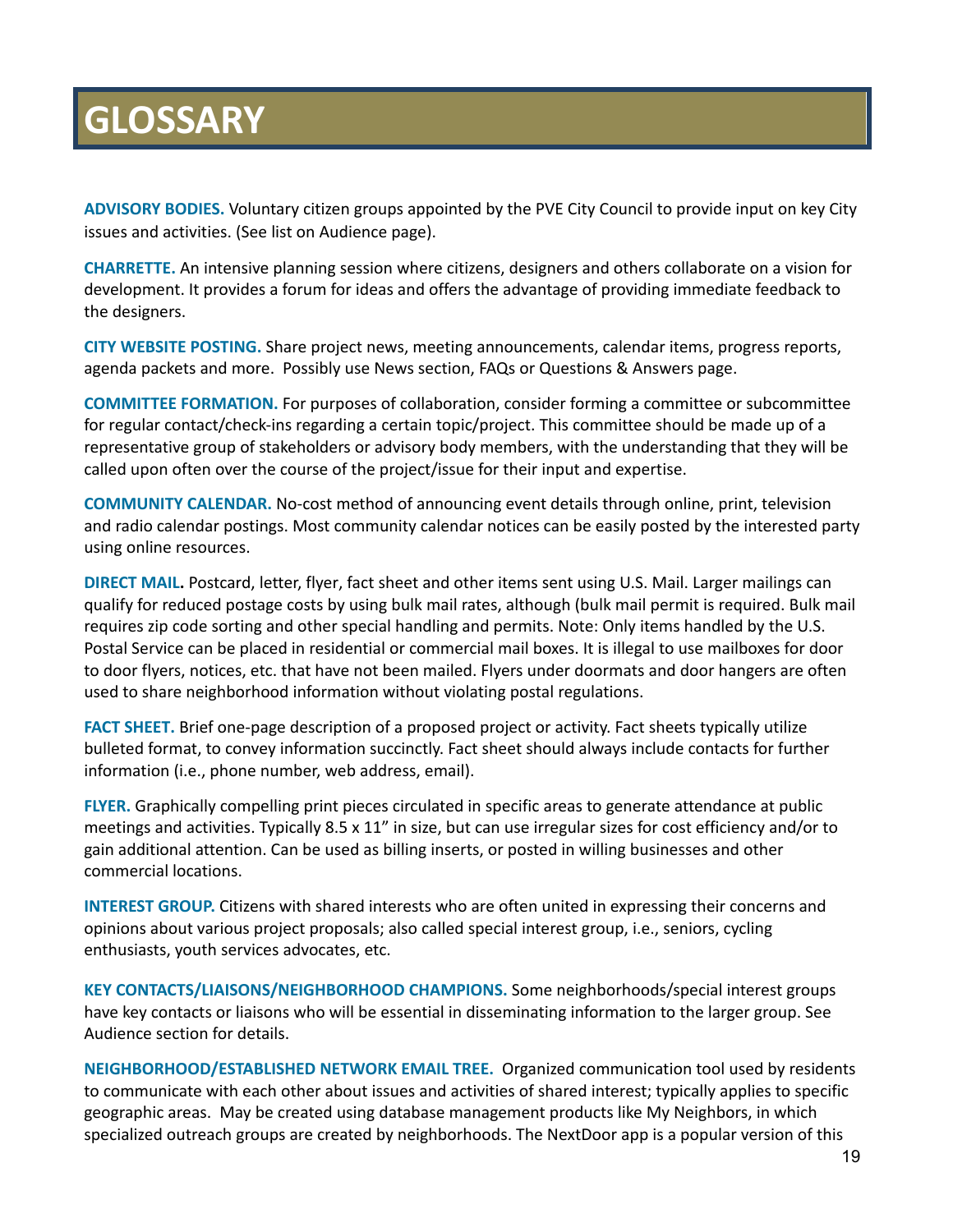#### community tool.

**NEIGHBORHOOD MEETINGS.** Staff takes information "on the road" for face-to-face communication with residents, interest groups and others. Neighborhood meetings can range from special interest group presentations, such as a chamber of commerce committee meeting, and speeches to large bodies; to targeted outreach, such as playground equipment preferences asked of park users, to ice cream truck neighborhood events. Neighborhood meetings mean staff "goes to them," rather than citizens coming to City Hall and other venues.

**[NEIGHBORHOOD](https://docs.google.com/document/d/18Di2avTN0a-LyjNFU34MKYb1unQ_61Wg/edit#heading=h.2s8eyo1) SURVEY.** Surveys can be conducted online via the City website, or conducted by hand via door-to-door contact. Surveys can also be mailed and emailed. See Best Practices section for more details.

**NOTIFY MEDIA.** Can include but does not require a formal news release. A formal release offers the "who, what, where, why, and how" of a particular issue or activity and is circulated via email by staff to local media for publication. See Audience section for a list of key local contacts.

**OPEN CITY HALL.** Effective online program for generating citizen interest, knowledge and participation in City decisions.

**OPEN HOUSE.** Informal public gathering to introduce a project, service proposal or other idea using information centers and materials; on site staff to answer questions, hear comments, etc. No formal staff presentation.

**PAID [ADVERTISING](https://docs.google.com/document/d/18Di2avTN0a-LyjNFU34MKYb1unQ_61Wg/edit#heading=h.17dp8vu).** Print ads, television and radio commercials, online advertising, bus and bench advertising, billboards and other paid media that have associated costs for design, copywriting, media placement. Media outlets are contacted for information on costs, deadlines, production needs. Typical print ads include:

- Legal ad. Appears in a specific section of the newspaper. Typically contains text only.
- Display ad. Advertisement appears alongside regular editorial content. Can contain text, photos, logos, maps, graphics.
- **[POSTCARD](https://docs.google.com/document/d/18Di2avTN0a-LyjNFU34MKYb1unQ_61Wg/edit#heading=h.3dy6vkm).** Printed piece used to provide brief, to-the-point information for citizens and sent via U.S. Mail. Postcards can range from traditional travel postcard size to "sumo" oversized postcards, with all requiring the same per piece postage. Lack of envelope may help assure the piece is viewed by recipient.
- **[POSTER.](https://docs.google.com/document/d/18Di2avTN0a-LyjNFU34MKYb1unQ_61Wg/edit#heading=h.1t3h5sf)** Graphic print communication promoting meetings, open houses, workshops and special events or services; generally 11x17" in size or larger. Post in willing local businesses and other commercial locations.
- **PRINTED MATERIAL.** Print announcements like a flyer, postcard, door hanger, banner, or poster, creatively designed to generate attention about issues and activities in specific neighborhoods. Printed materials should highlight pertinent information and/or direct people to additional information about a particular topic.
- **PUBLIC ACCESS CHANNEL.** Gavel-to-gavel webcast and televised public access to government meetings.
- **REQUIRED LEGAL NOTICE** Required by municipal code for most development projects. Timely posting in a newspaper of record about a project, rate increase, ordinance or other activity. These notices are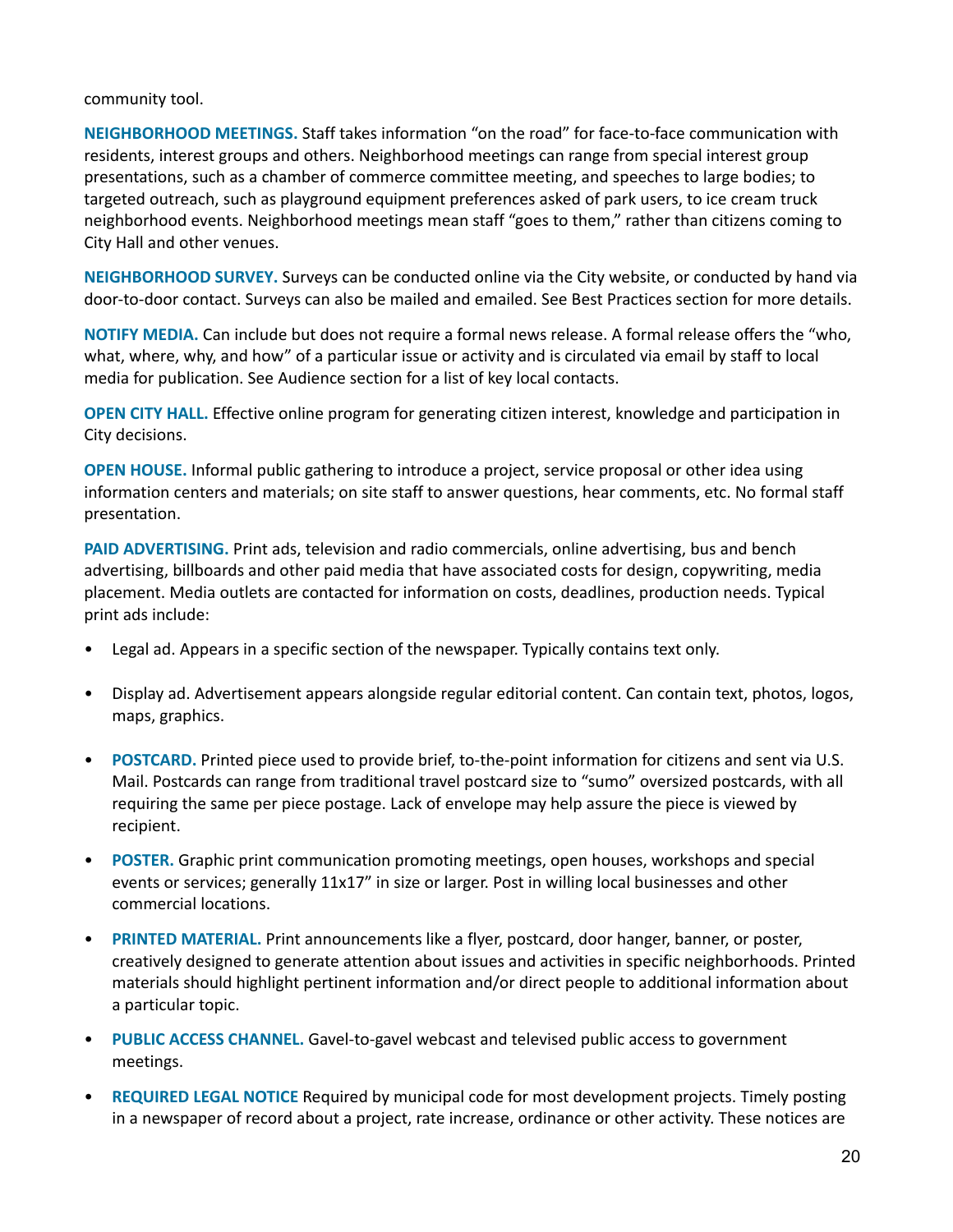required by law and are typically made through the City Clerk. Legal notices may also be physically posted on project sites, residential properties, etc. to alert neighbors and others of pending action, proposed changes, etc. on land use matters and to notice hearing dates for comment can be received.

- **[SIGNAGE](#page-22-0).** Consider temporary signage, like a banner, stake sign, etc. at the site of a project to keep neighbors and passersby apprised of project status and key contacts/websites for additional information.
- **SOCIAL MEDIA.** Apps, websites and other platforms that enable users to outreach to broad audiences and engage with those audiences in discussion on a daily basis. Users of social media have an expectation that communication is two-way and if your department chooses to engage in social media, you should expect and respond to discussion. Examples of platforms currently being used by City departments include Facebook, Instagram and Twitter. Paid promotion of your department's Facebook page or important posts should be considered in order to reach the appropriate audience type and size. A sponsored Facebook post, as it's called, is a relatively inexpensive advertising method to utilize in order to expand viewer reach.
- **SPECIAL EVENTS.** Certain events should be leveraged as outreach opportunities when the demographic is appropriate. i.e., local sporting events such as soccer games to inform/consult local residents regarding parks and recreation project/issues; etc.
- **STAKEHOLDER MEETING.** Should be considered during the consult phase as a group meeting comprised of issue/project stakeholders.
- **[SURVEY.](https://docs.google.com/document/d/18Di2avTN0a-LyjNFU34MKYb1unQ_61Wg/edit#heading=h.2s8eyo1)** Early outreach opportunity to collect opinions at the start of a project. Multiple- choice questions generate better response than open-ended questions.
- **WORKSHOP.** Community gathering, generally on a citywide matter, used for presenting information, and then facilitating public engagement using small group exercises and discussion questions.